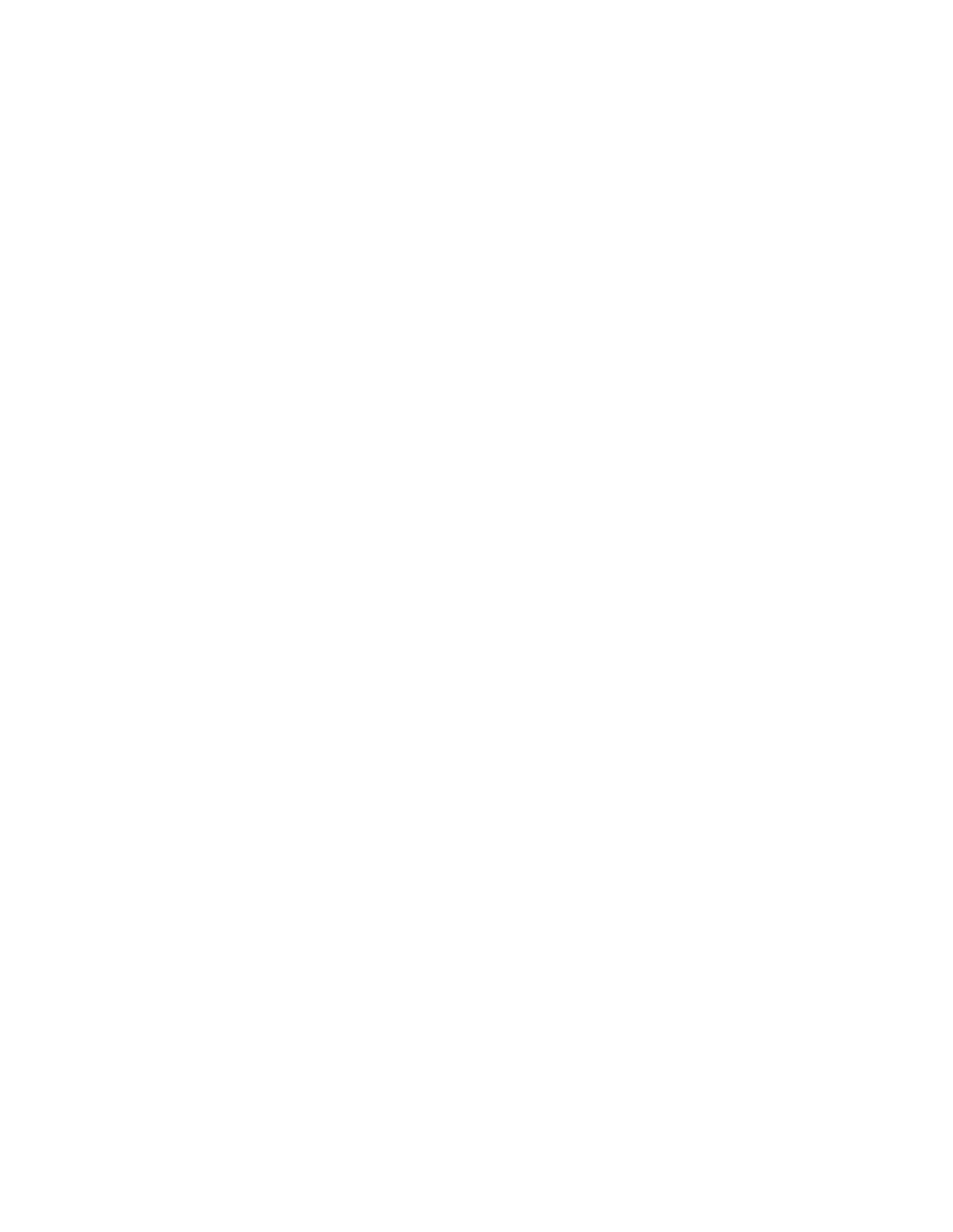#### **RESOURCES**

The review found that data concerning the number of consular officers assigned to adjudicate requests for NIVs is not readily available. The present assignment process properly assigns consular officers to consular positions, not to functions within the positions. It further assigns consular cone officers to other, non-consular positions and does not calculate the time spent by non-consular junior officers doing consular work or officers on rotational assignments. Given all the variables, it is not possible to estimate staff hours devoted to NIV processing within the time period of this review. The resource assumptions made throughout this report are based on the collective experience of the team members.

**Recommendation 15:** The Bureau of Consular Affairs, in conjunction with the Bureau of Human Resources, should study the utilization of staff hours assigned to the various consular functions to create a baseline for the number of hours needed to perform the consular work. (Action: CA, in coordination with M/DGHR)

#### **Workspace Problems**

Many consular sections have inadequate workspace. Access is sometimes poorly controlled and often difficult due to security concerns. Interview windows are frequently totally inadequate with little or no privacy and arrangements that make speaking or hearing almost impossible. Many booths are outdated and do not have space for terminals that would allow the officer to do name checks or make online case notes. Line of sight for supervision is often not available, even in recently renovated sections.

#### **Training**

The Enhanced Border Security and Visa Reform Act of  $2002^{15}$  requires that, "all consular officers responsible for adjudicating visa applications, before undertaking to perform consular responsibilities, receive specialized training in the effective screening of visa applicants who pose a potential threat to the safety or security of the United States. Such officers shall be specially and extensively trained in the identification of aliens inadmissible under section 212(a)(3) (A) and (B) of the Immigration and Nationality Act, interagency and international intelligence sharing regarding terrorist and terrorism, and cultural sensitivity toward visa applicants."

Visa adjudicators should be able to interview applicants in their native language and be familiar with local culture and conditions, but they are often sent to post without language training or area studies. The Department intentionally restricts language training for firstand second-tour officers, because it is reluctant to invest much time and money in an

 $\overline{a}$ 

<span id="page-15-0"></span><sup>15</sup> Pub. L. No. 107-173 (2002).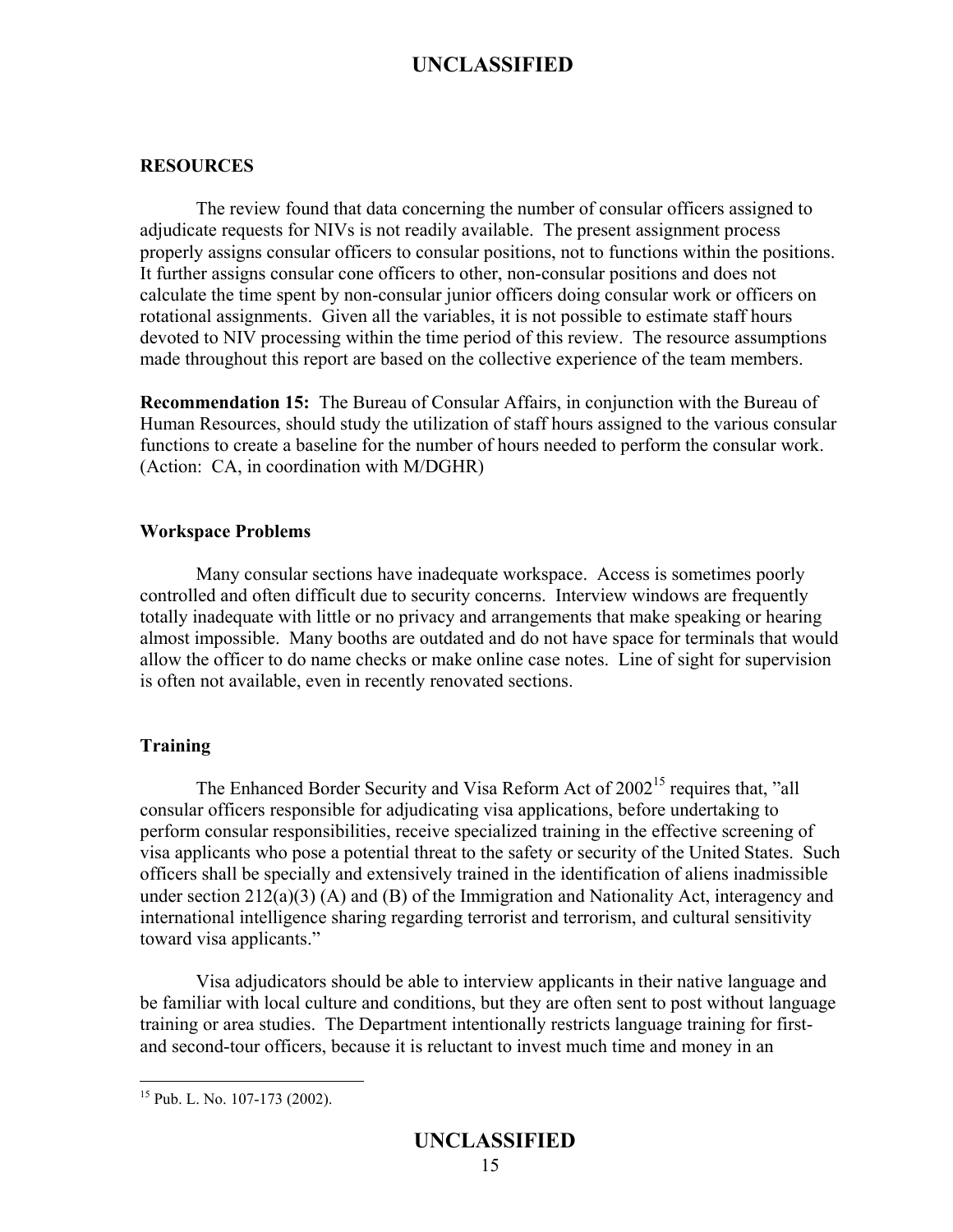untenured officer who might not make the Foreign Service a career. In addition, training in some "hard" languages is necessarily lengthy, requiring up to two years -- a long time for a career candidate trying to establish professional competence and gain tenure.

The Department considers a speaking and reading level of 3 on a 5-point scale (S-3/R-3) to be a professional competency. Average students reach the 3/3 level after four or five months of concentrated full-time training, if they are learning one of the "easy" languages such as French or Spanish. To reach the same level in a "hard" language, such as Chinese or Arabic, normally takes two years of full-time study. The second year is taught overseas in a country where that language is spoken.

Many language-trained consular officers have reported that the training was not tailored to their needs, particularly interviewing. Little or no training is given in making effective use of an interpreter, although FSN visa clerks often translate on the visa line.

"Area studies" courses, which familiarize students with the social and political cultures of a region, generally do not provide the information visa officers most need. Postspecific language insights and interviewing techniques, acquired during a two- or three-year assignment, are rarely passed on to successors because of pervasive staffing gaps.

**Recommendation 16**: The Department should require language training for consular positions, and all consular officers should be required to be able to communicate at least at the basic level (S-2/R-2). (Action: M/DGHR)

**Recommendation 17:** The Department should finalize and implement plans to adapt language training to serve better the needs of consular officers, including interviewing techniques. (Action: M/FSI)

**Recommendation 18:** The Department should assign officers with appropriate Middle East languages and area knowledge to major visa-processing posts outside the Middle East. (Action: M/DGHR)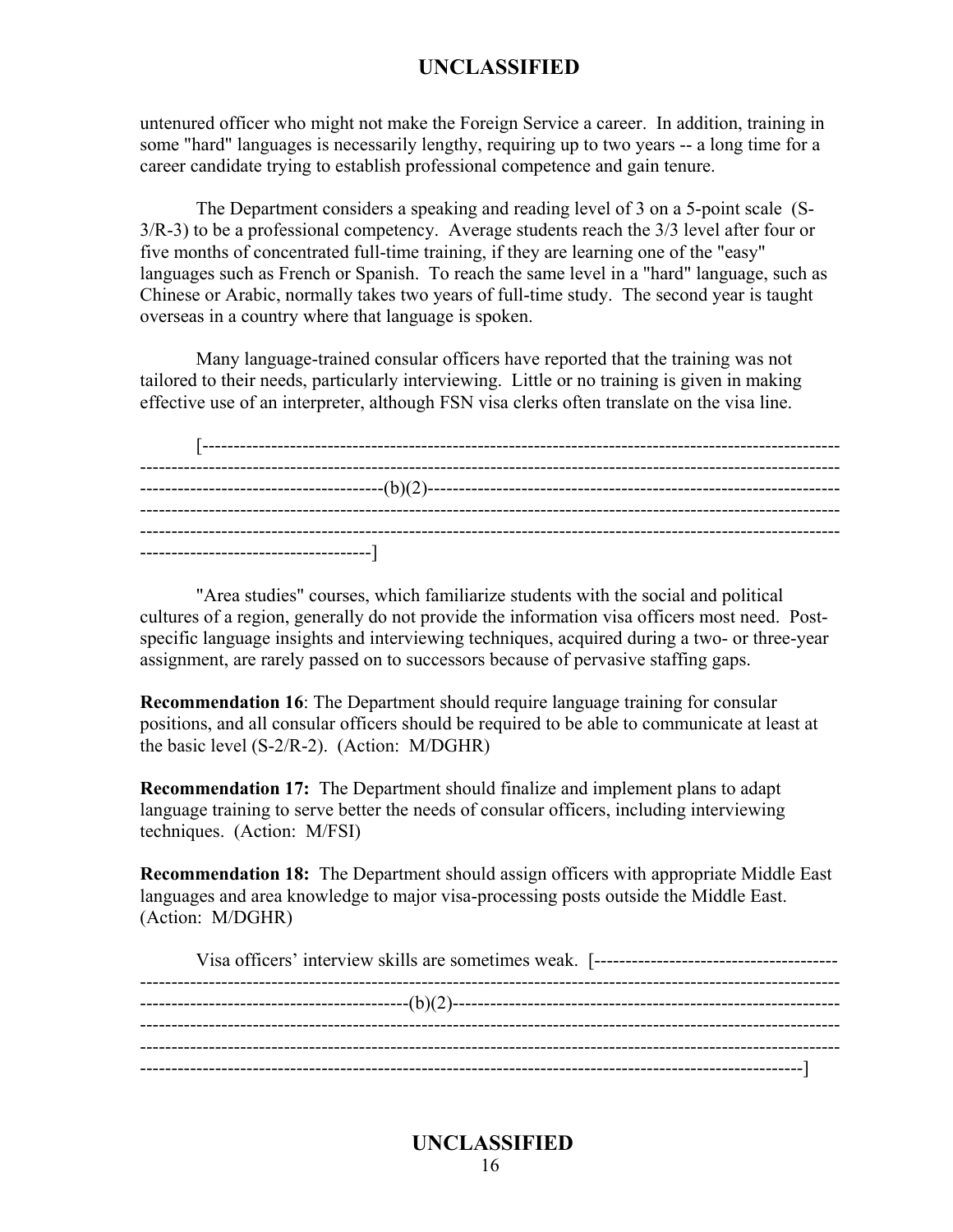NFATC informed OIG that it has plans to expand interview training courses for consular officers.

**Recommendation 19**: The Department should fund the development of interview training to implement plans to use expert outside specialists to train consular officers in identifying applicants who, in particular, are terrorists or who are otherwise untruthful, and expand the basic consular course to include this additional training. (Action: M/FSI)

#### **CLASS and the Visas Viper Program**

The Department created the visas viper program in August 1993 in response to the need to improve information sharing among foreign policy, intelligence and law enforcement agencies of the U.S. government. Current Viper instructions are contained in 2002 State 157320. The program is designed to increase terrorism reporting from Foreign Service posts abroad by providing a consular channel for "watch listing" suspected terrorists who may at some future time apply for a visa to the United States. To qualify for watchlisting there must be information that would provide "reasonable suspicion" that the individual has or might engage in terrorism against the United States or its interests, but it does not require that the individual have ever applied or attempted to apply for a visa in the past.

Visas viper information is collected at each visa issuing post by terrorist lookout committees often called Visas Viper Committees. These committees included a broad range of mission elements. The committee is chaired by the DCM and a consular section representative acts as coordinator. Names and biographic information on persons believed eligible for watchlisting are submitted by cable to Washington, and a decision is made by the Bureau of Information and Research as to their inclusion.

The names of those identified as potential terrorists are added to CLASS. CLASS is the single watch list available to consular officers adjudicating visas, and every visa applicant must be name checked prior to adjudication and issuance. CLASS is the best tool available to consular officers to prevent visa issuance to terrorists.

OIG conducted a review of the visas viper process as part of this survey of visa issuance procedures. The findings and recommendations are contained in a classified portion of this report. For the purposes of this unclassified portion the findings can be summarized as follows. The visas viper program is a valuable tool in the war on terrorism and the effort to strengthen American security. More resources should be devoted to the program, however, and the guidance should be clearer. The headquarters of the participating agencies should have a larger role in the program and give it a higher priority.

#### **Summary**

Until the events of September 11, the visa process was seldom considered a major element of national security. This is so despite the fact that after the first attack on the World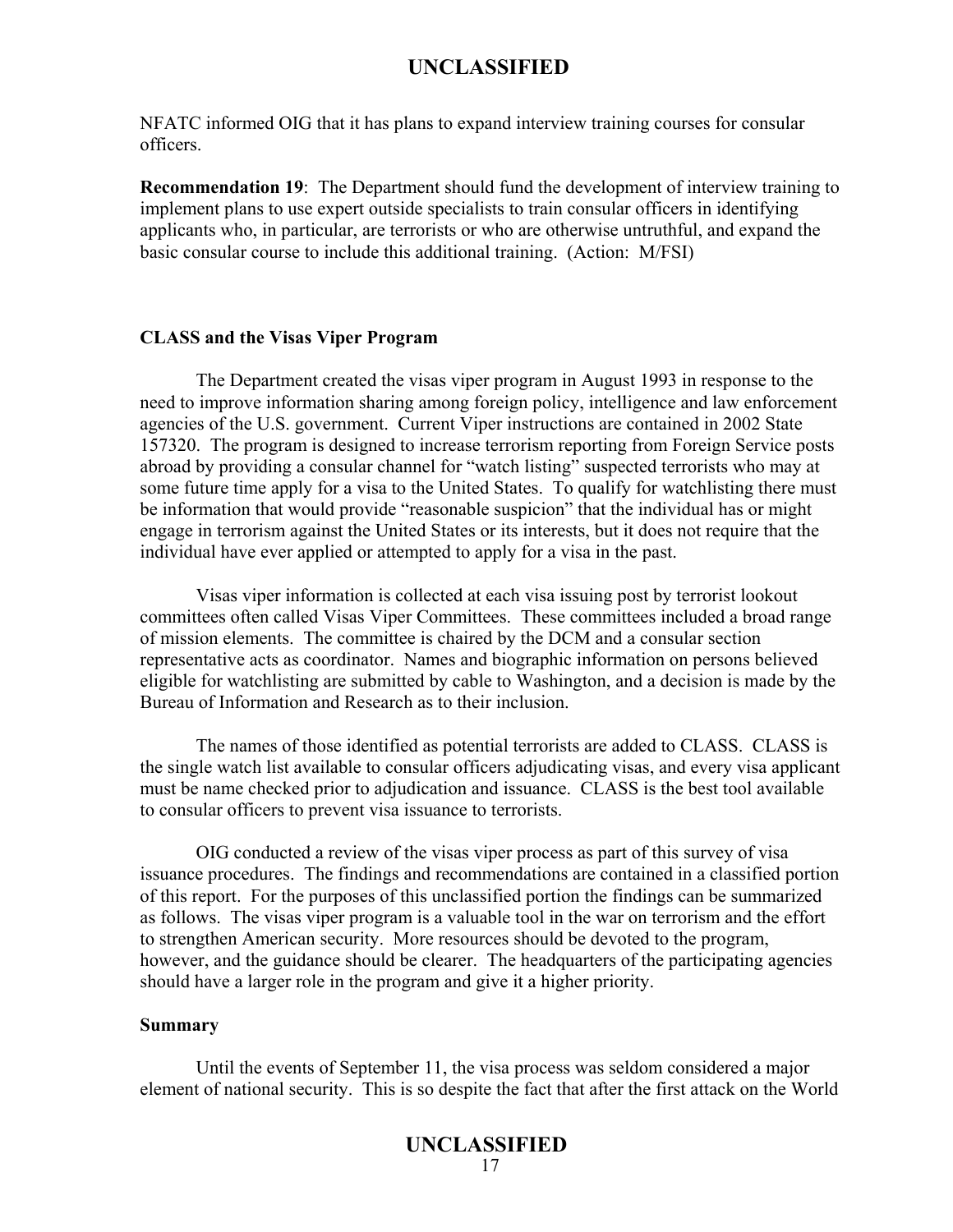Trade Center, Congress mandated the issuance of machine readable visas and CLASS name checks worldwide, while authorizing a visa application fee to provide funding to make this possible. The Visas Viper Program was also created. The post-September 11 era should have witnessed immediate and dramatic changes in CA's direction of the visa process. This has not happened. A fundamental readjustment by Department leadership regarding visa issuance and denial has not taken place. The Department still does not fully appreciate the consular function as part of a coordinated national effort to manage border security and implement the INA, both to prevent the travel of those who might present risks to the United States and its citizens and also to facilitate legitimate travel. CA continues to experience shortcomings that include:

- Lack of uniformity in visa processing from post to post, and
- Lack of a planning staff to develop and advance options for consular input into border security initiatives and directions.

If the visa process is to be made more secure, it must be considered as a part of a larger process beginning with the visa process and continuing through the admission of aliens to the United States and tracking them while they remain in this country. As Congress recognized when it mandated worldwide implementation of machine readable NIVs, financial and human resources must be provided to realize these changes. The Department at every level must rethink its approach to this task and devote the necessary resources and effort to it. New leadership in the Bureau of Consular Affairs is committed to continuing efforts to minimize the vulnerabilities in visa processing.

This review was begun before the passage of legislation creating the Department of Homeland Security and vesting it with major responsibilities with regard to visas. Nevertheless, the findings of this report and the recommendations remain valid no matter where the ultimate authority for visa policy and issuance resides.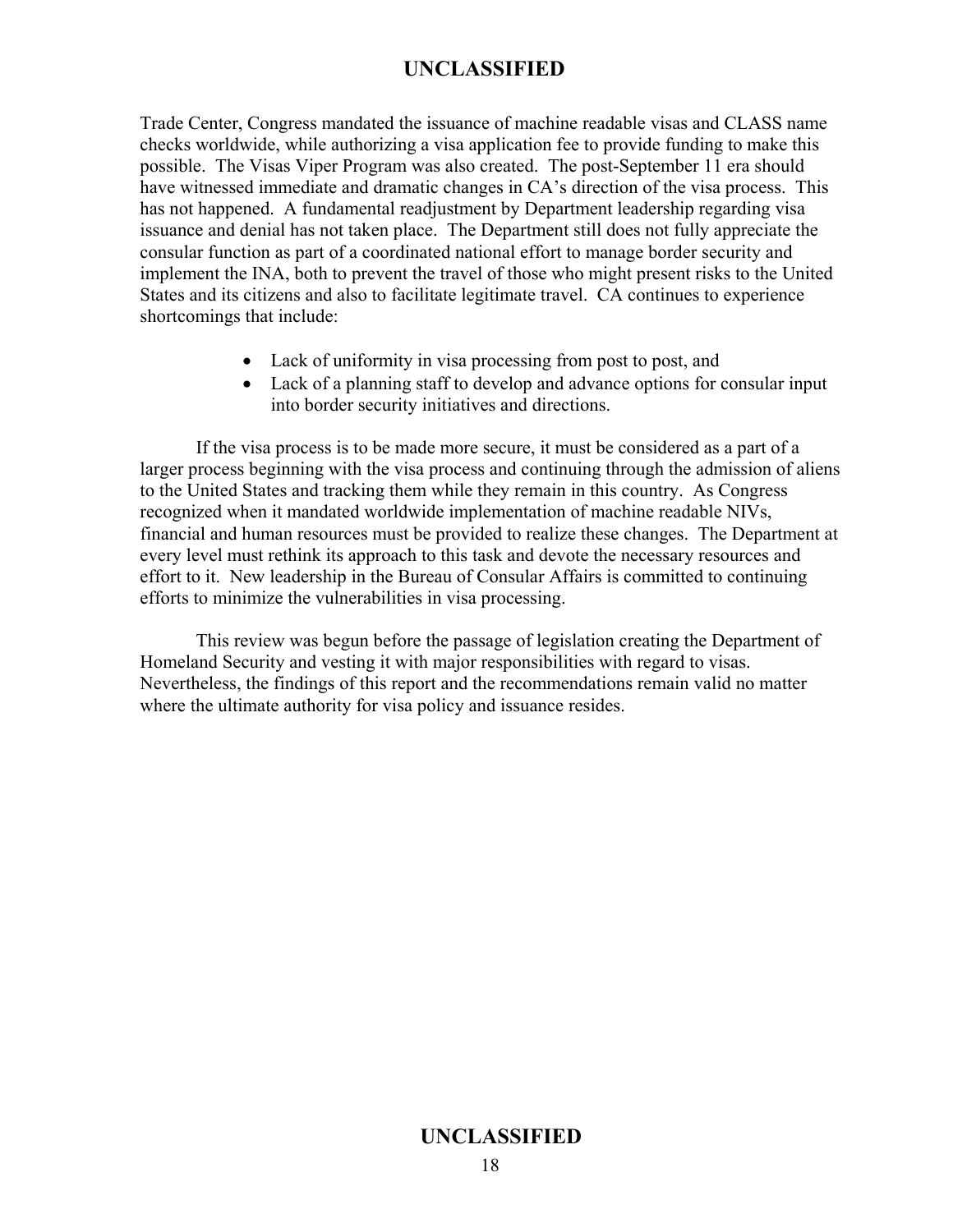## **ABBREVIATIONS**

| CA            | <b>Bureau of Consular Affairs</b>                |
|---------------|--------------------------------------------------|
| <b>CLASS</b>  | <b>Consular Lookout and Support System</b>       |
| <b>DCM</b>    | Deputy chief of mission                          |
| <b>FPU</b>    | <b>Fraud Prevention Unit</b>                     |
| <b>FSN</b>    | Foreign Service national                         |
| <b>HR</b>     | <b>Bureau of Human Resources</b>                 |
| <b>INA</b>    | Immigration and Nationality Act                  |
| <b>NIV</b>    | Nonimmigrant visa                                |
| <b>NSEERS</b> | National Security Entry Exit Registration System |
| <b>OIG</b>    | Office of Inspector General                      |
| <b>TARP</b>   | <b>Travel Agents Referral Program</b>            |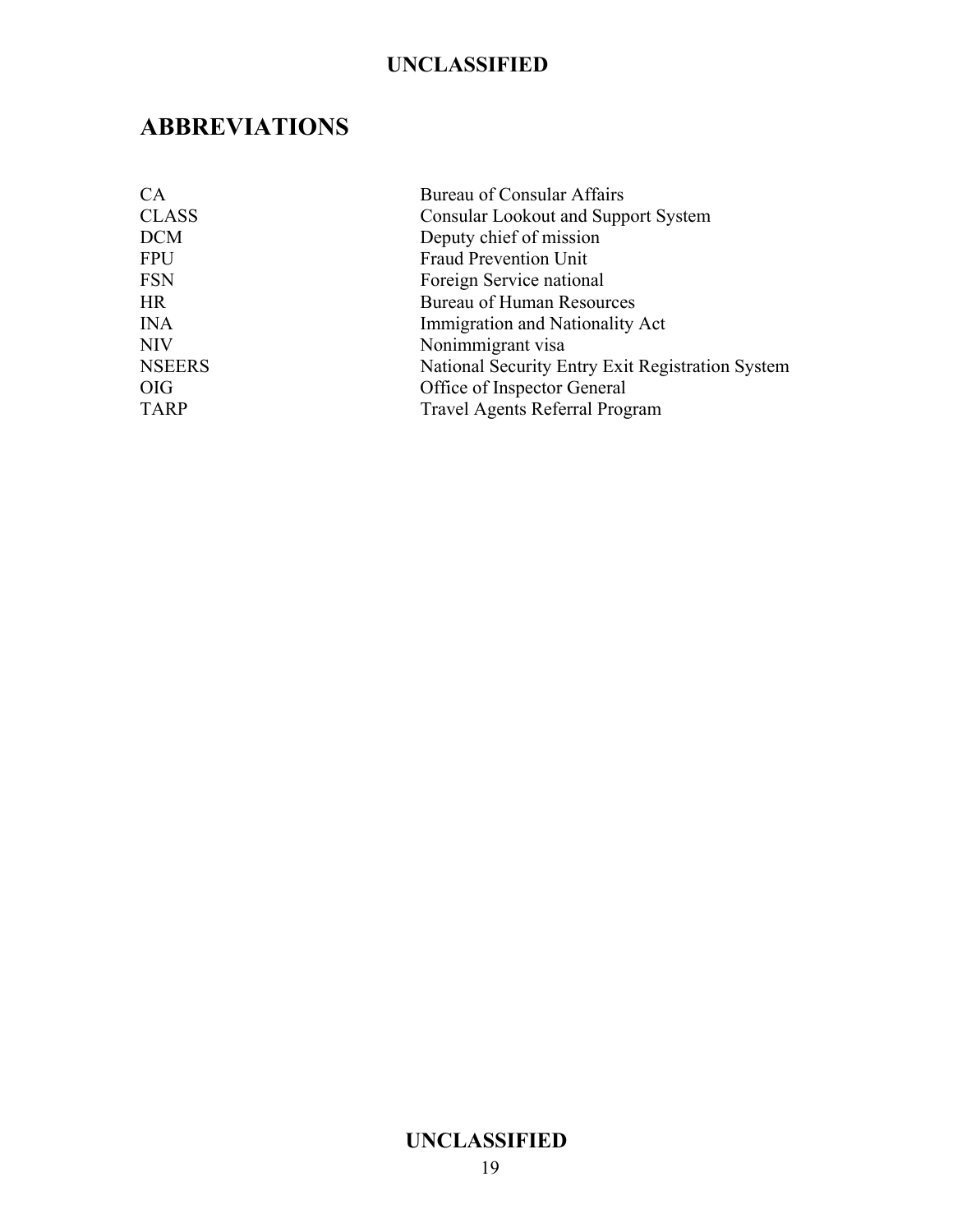### **APPENDIX A**

### **LIST OF VISA ISSUING POSTS As of 10/01/01**

| <b>COUNTRY</b>    | <b>POST</b>             | <b>SERVICES</b>             |
|-------------------|-------------------------|-----------------------------|
|                   |                         |                             |
| <b>ALBANIA</b>    | TIRANA (E)              | <b>ALL</b>                  |
|                   |                         |                             |
| <b>ALGERIA</b>    | ALGIERS (E)             | <b>LIMITED NIV &amp; IV</b> |
| <b>ANGOLA</b>     | LUANDA (E)              | <b>NIV</b>                  |
|                   |                         |                             |
| <b>ARGENTINA</b>  | <b>BUENOS AIRES (E)</b> | <b>ALL</b>                  |
|                   |                         |                             |
| <b>ARMENIA</b>    | YEREVAN (E)             | <b>NIV</b>                  |
|                   |                         |                             |
| <b>AUSTRALIA</b>  | <b>CANBERRA</b> (E)     | <b>ALL</b>                  |
|                   |                         | $\overline{NIV}$            |
|                   | MELBOURNE (CG)          |                             |
|                   | SYDNEY (CG)             | <b>ALL</b>                  |
|                   |                         |                             |
|                   | PERTH (CG)              | <b>ALL</b>                  |
|                   |                         |                             |
| <b>AUSTRIA</b>    | VIENNA(E)               | <b>ALL</b>                  |
|                   |                         |                             |
| <b>AZERBAIJAN</b> | <b>BAKU</b> (E)         | <b>NIV</b>                  |
| <b>BAHAMAS</b>    | NASSAU (E)              | <b>ALL</b>                  |
|                   |                         |                             |
| <b>BAHRAIN</b>    | MANAMA (E)              | <b>ALL</b>                  |
|                   |                         |                             |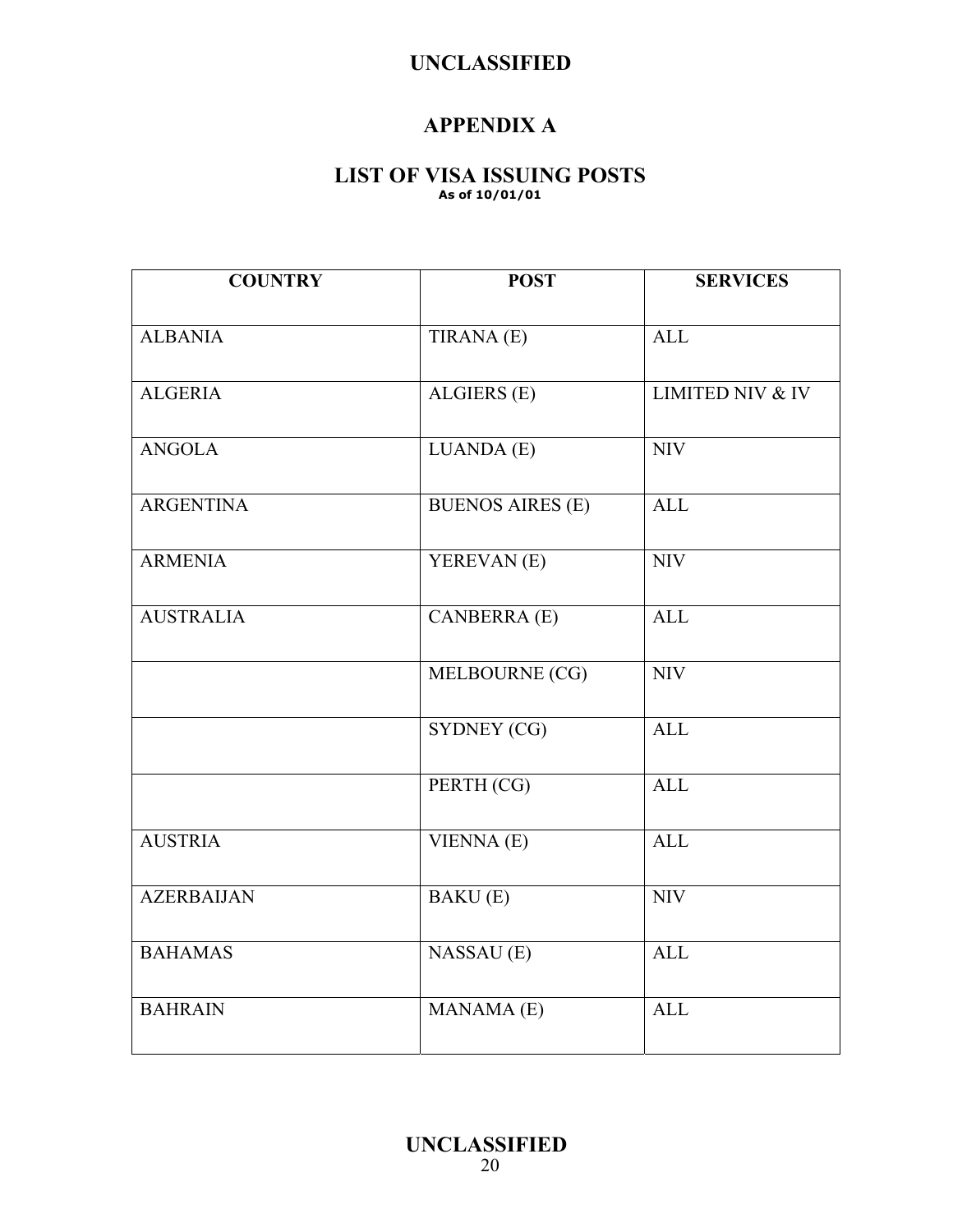| <b>BANGLADESH</b>      | DHAKA (E)                                | <b>ALL</b> |
|------------------------|------------------------------------------|------------|
| <b>BARBADOS</b>        | <b>BRIDGETOWN</b> (E)                    | <b>ALL</b> |
| <b>BELARUS</b>         | MINSK (E)                                | <b>NIV</b> |
| <b>BELGIUIM</b>        | <b>BRUSSELS</b> (E)                      | <b>ALL</b> |
| <b>BELIZE</b>          | <b>BELIZE CITY (E)</b>                   | <b>ALL</b> |
| <b>BENIN</b>           | COTONOU (E)                              | <b>ALL</b> |
| <b>BERMUDA</b>         | <b>HAMILTON</b> (CG)                     | <b>ALL</b> |
| <b>BOLIVIA</b>         | LA PAZ $(E)$                             | <b>ALL</b> |
| BOSNIA AND HERZEGOVINA | SARAJEVO (E)                             | <b>NIV</b> |
| <b>BOTSWANA</b>        | <b>GABORONE</b> (E)                      | <b>NIV</b> |
| <b>BRAZIL</b>          | <b>BRASILIA (E)</b>                      | $\rm NIV$  |
|                        | RIO DE JANEIRO (CG)                      | <b>ALL</b> |
|                        | SAO PAULO (CG)                           | <b>NIV</b> |
|                        | RECIFE (C)                               | <b>NIV</b> |
| <b>BRUNEI</b>          | <b>BANDAR SERI</b><br><b>BEGAWAN</b> (E) | <b>NIV</b> |
| <b>BULGARIA</b>        | SOFIA $(E)$                              | <b>ALL</b> |
| <b>BURKINA FASO</b>    | <b>OUAGADOUGOU (E)</b>                   | <b>ALL</b> |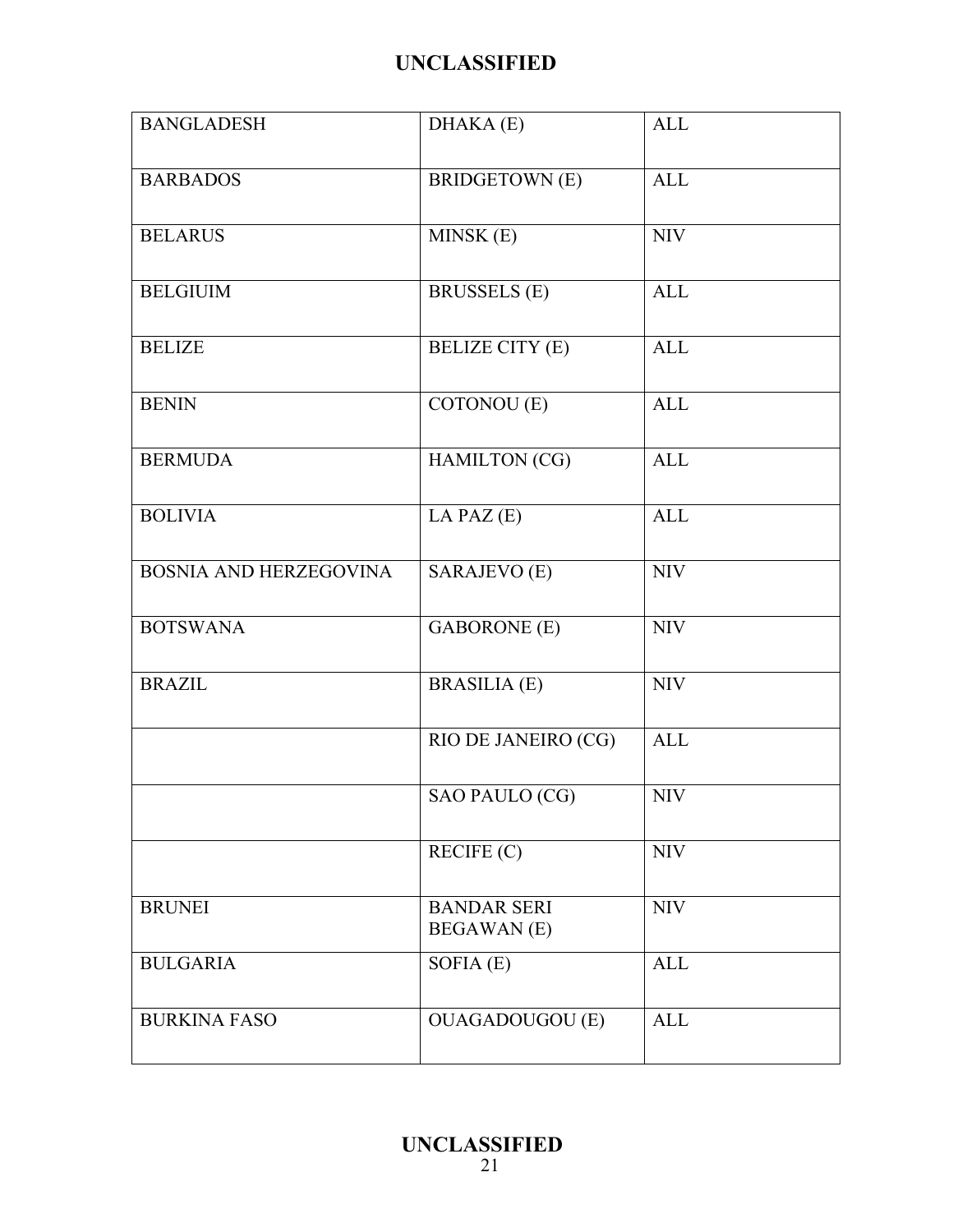| <b>BURMA</b>             | RANGOON (E)           | <b>ALL</b>   |
|--------------------------|-----------------------|--------------|
| <b>BURUNDI</b>           | <b>BUJUMBURA (E)</b>  | $\rm NIV$    |
| <b>CAMBODIA</b>          | PHNOM PENH (E)        | $\mbox{ALL}$ |
| <b>CAMEROON</b>          | YAOUNDE (E)           | <b>ALL</b>   |
| <b>CANADA</b>            | OTTAWA (E)            | <b>NIV</b>   |
|                          | CALGARY (CG)          | $\rm NIV$    |
|                          | <b>HALIFAX (CG)</b>   | $\rm NIV$    |
|                          | MONTREAL (CG)         | <b>ALL</b>   |
|                          | QUEBEC (CG)           | <b>NIV</b>   |
|                          | TORONTO (CG)          | $\rm NIV$    |
|                          | VANCOUVER (CG)        | NIV & K      |
| <b>CAPE VERDE</b>        | PRAIA (E)             | <b>ALL</b>   |
| CENTRAL AFRICAN REPUBLIC | <b>BANGUI</b> (E)     | <b>NIV</b>   |
| <b>CHAD</b>              | N'DJAMENA (E)         | <b>NIV</b>   |
| <b>CHILE</b>             | SANTIAGO (E)          | $\mbox{ALL}$ |
| <b>CHINA</b>             | <b>BEIJING</b> (E)    | <b>NIV</b>   |
|                          | <b>GUANGZHOU (CG)</b> | <b>ALL</b>   |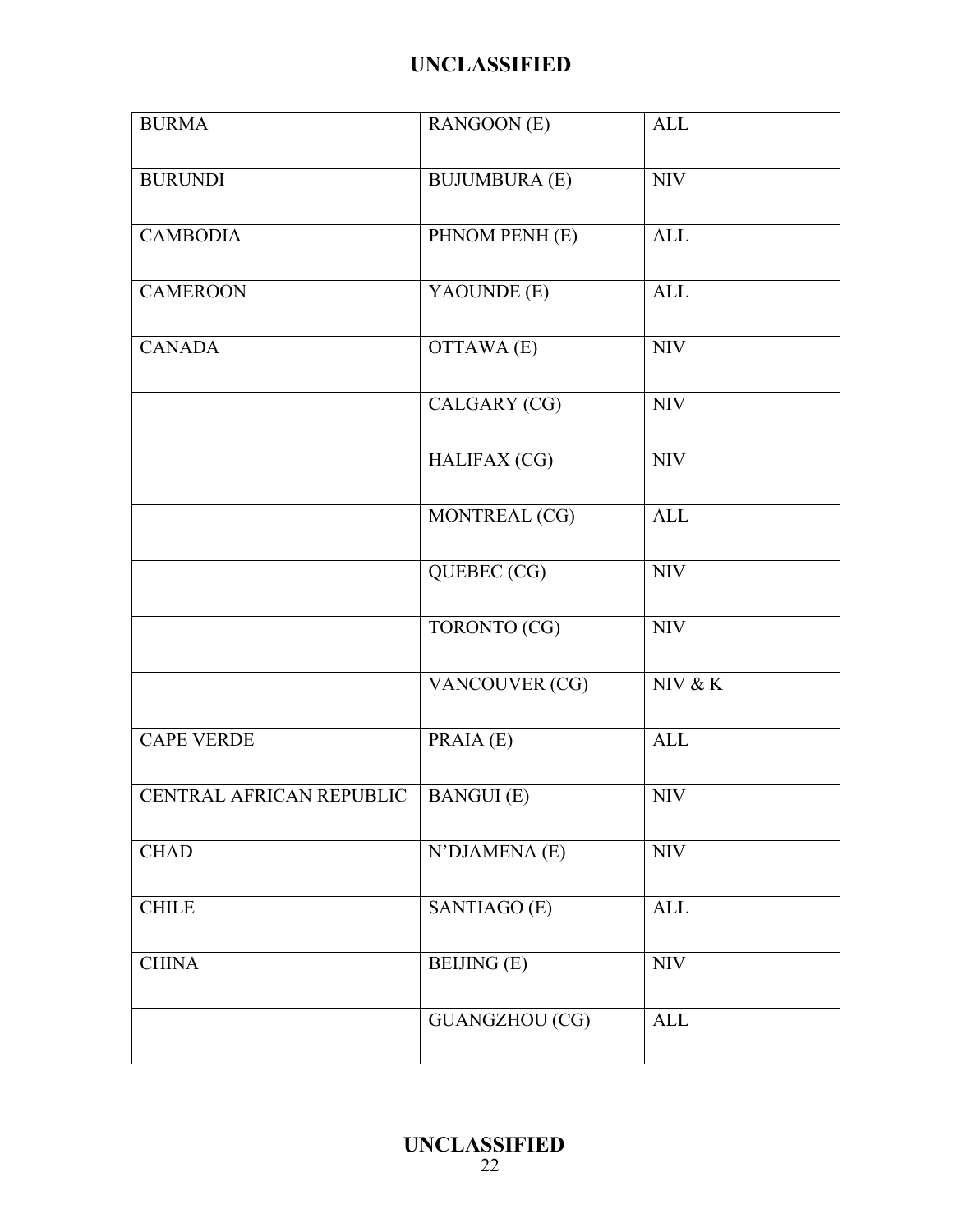|                                             | SHANGHAI (CG)         | <b>NIV</b> |
|---------------------------------------------|-----------------------|------------|
|                                             | SHENYANG (CG)         | <b>NIV</b> |
|                                             | CHENGDU (CG)          | <b>NIV</b> |
| <b>COLOMBIA</b>                             | <b>BOGOTA</b> (E)     | <b>ALL</b> |
| <b>COMOROS</b>                              | PORT LOUIS (E)        | <b>NIV</b> |
| CONGO, DEMOCRATIC<br><b>REPUBLIC OF THE</b> | KINSHASA (E)          | <b>ALL</b> |
| CONGO, REPUBLIC OF THE                      | KINSHASA (E)          | <b>ALL</b> |
| <b>COSTA RICA</b>                           | SAN JOSE (E)          | <b>ALL</b> |
| <b>COTE D'IVOIRE</b>                        | <b>ABIDJAN</b> (E)    | <b>ALL</b> |
| <b>CROATIA</b>                              | ZAGREB (E)            | <b>ALL</b> |
| <b>CUBA</b>                                 | HAVANA (USINT)        | <b>ALL</b> |
| <b>CYPRUS</b>                               | NICOSIA(E)            | <b>ALL</b> |
| <b>CZECH REPUBLIC</b>                       | PRAGUE (E)            | <b>ALL</b> |
| <b>DENMARK</b>                              | <b>COPENHAGEN</b> (E) | <b>ALL</b> |
| <b>DJIBOUTI</b>                             | DJIBOUTI (E)          | <b>ALL</b> |
| <b>DOMINICAN REPUBLIC</b>                   | SANTO DOMINGO (E)     | <b>ALL</b> |
| <b>ECUADOR</b>                              | QUITO (E)             | <b>NIV</b> |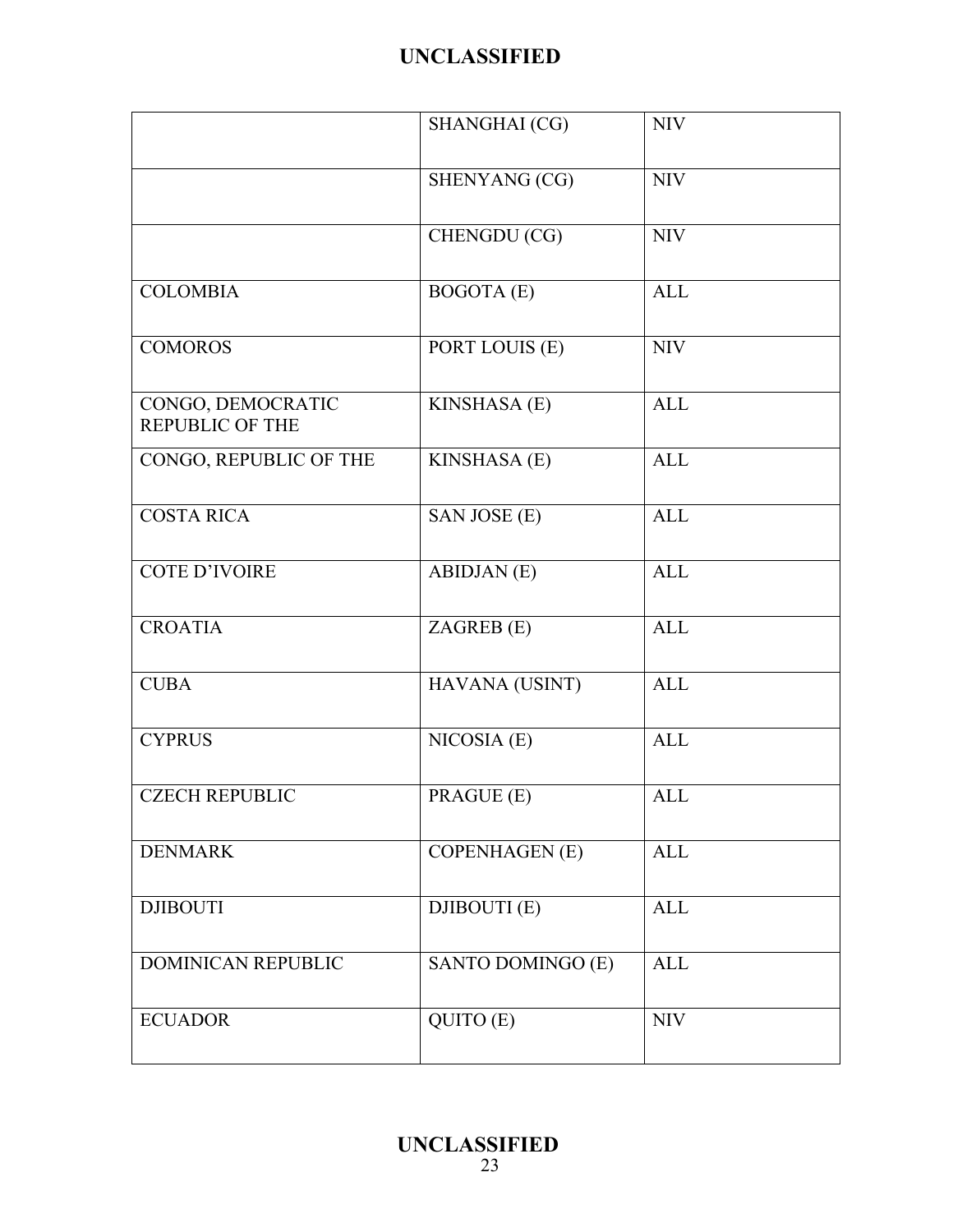|                                     | <b>GUAYAQUIL (CG)</b>   | <b>ALL</b>   |
|-------------------------------------|-------------------------|--------------|
| <b>EGYPT</b>                        | CAIRO (E)               | ALL          |
| EL SALVADOR                         | <b>SAN SALVADOR (E)</b> | ALL          |
| <b>ERITREA</b>                      | ASMARA (E)              | NIV AND K    |
| <b>ESTONIA</b>                      | TALLINN (E)             | <b>NIV</b>   |
| <b>ETHIOPIA</b>                     | ADDIS ABABA (E)         | ALL          |
| ${\rm FIII}$                        | $SUVA$ $(E)$            | ALL          |
| <b>FINLAND</b>                      | HELSINKI (E)            | ALL          |
| <b>FRANCE</b>                       | PARIS (E)               | <b>ALL</b>   |
| <b>GABON</b>                        | LIBREVILLE (E)          | <b>ALL</b>   |
| <b>GAMBIA, THE</b>                  | <b>BANJUL</b> (E)       | <b>NIV</b>   |
| <b>GEORGIA</b>                      | TBILISI (E)             | <b>NIV</b>   |
| GERMANY, FEDERAL<br><b>REPUBLIC</b> | <b>BONN</b> (E)         | <b>NIV</b>   |
|                                     | <b>BERLIN</b> (BO)      | <b>NIV</b>   |
|                                     | FRANKFURT (CG)          | ALL          |
| <b>GHANA</b>                        | ACCRA(E)                | $\mbox{ALL}$ |
| <b>GREECE</b>                       | ATHENS (E)              | $\mbox{ALL}$ |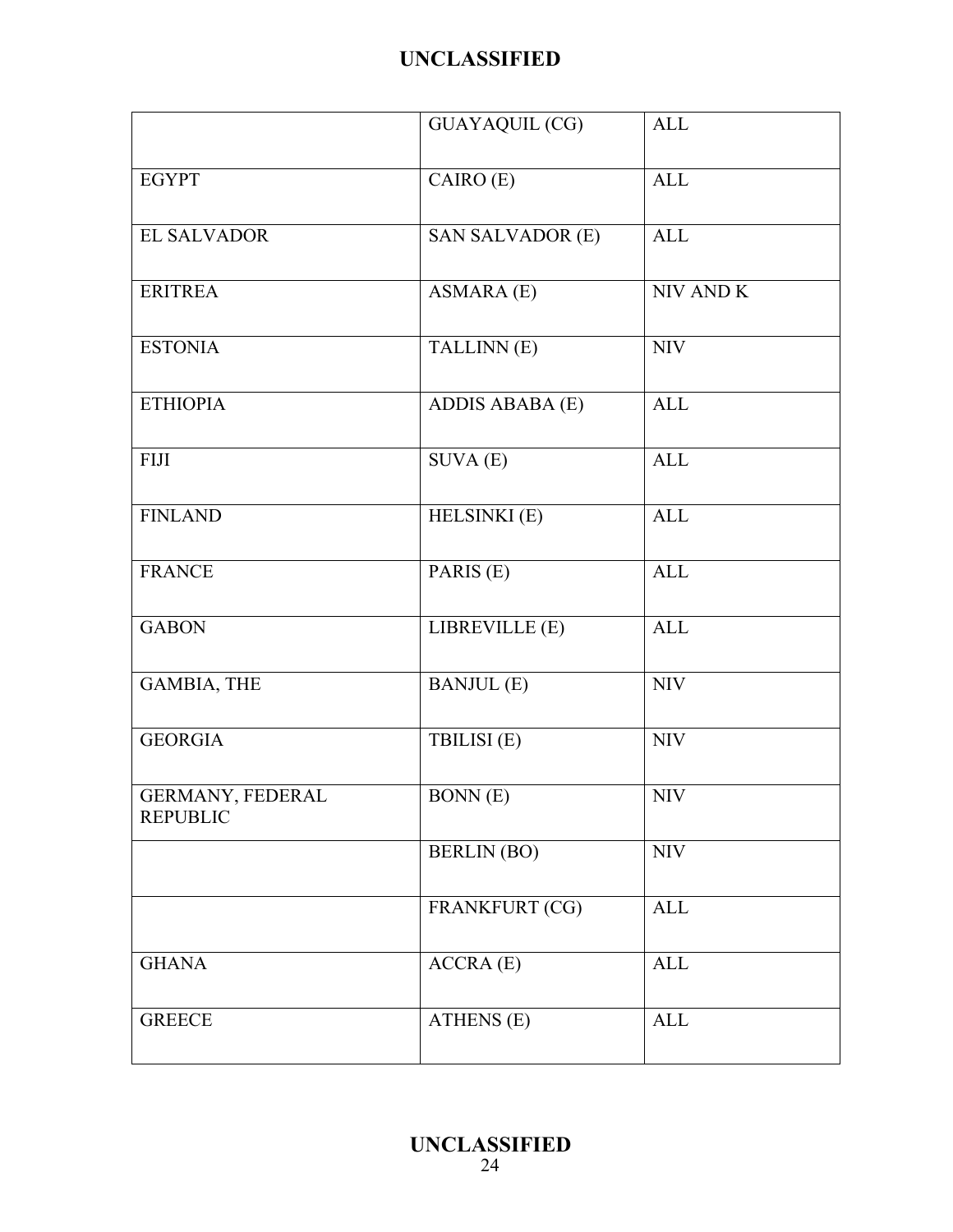| <b>GRENADA</b>       | <b>BRIDGETOWN</b> (E)     | <b>ALL</b>                |
|----------------------|---------------------------|---------------------------|
| <b>GUATEMALA</b>     | <b>GUATEMALA CITY (E)</b> | <b>ALL</b>                |
| <b>GUINEA</b>        | <b>CONAKRY (E)</b>        | <b>NIV</b>                |
| <b>GUINEA-BISSAU</b> | LISBON (E)                | $\rm NIV$                 |
|                      | DAKAR (E)                 | IV                        |
| <b>GUYANA</b>        | <b>GEORGETOWN</b> (E)     | <b>ALL</b>                |
| <b>HAITI</b>         | PORT-AU-PRINCE (E)        | <b>ALL</b>                |
| <b>HONDURAS</b>      | TEGUCIGALPA (E)           | <b>ALL</b>                |
| <b>HONG KONG</b>     | HONG KONG (CG)            | <b>ALL</b>                |
| <b>HUNGARY</b>       | <b>BUDAPEST</b> (E)       | <b>ALL</b>                |
| <b>ICELAND</b>       | <b>REYKJAVIK (E)</b>      | <b>ALL</b>                |
| <b>INDIA</b>         | NEW DELHI (E)             | <b>ALL</b>                |
|                      | MUMBAI (CG)               | <b>ALL</b>                |
|                      | CALCUTTA (CG)             | ALL-(IV:IR3,<br>IR4, SB1) |
|                      | CHENNAI (CG)              | <b>ALL</b>                |
| <b>INDONESIA</b>     | <b>JAKARTA</b> (E)        | <b>ALL</b>                |
|                      | <b>SURABAYA (CG)</b>      | <b>NIV</b>                |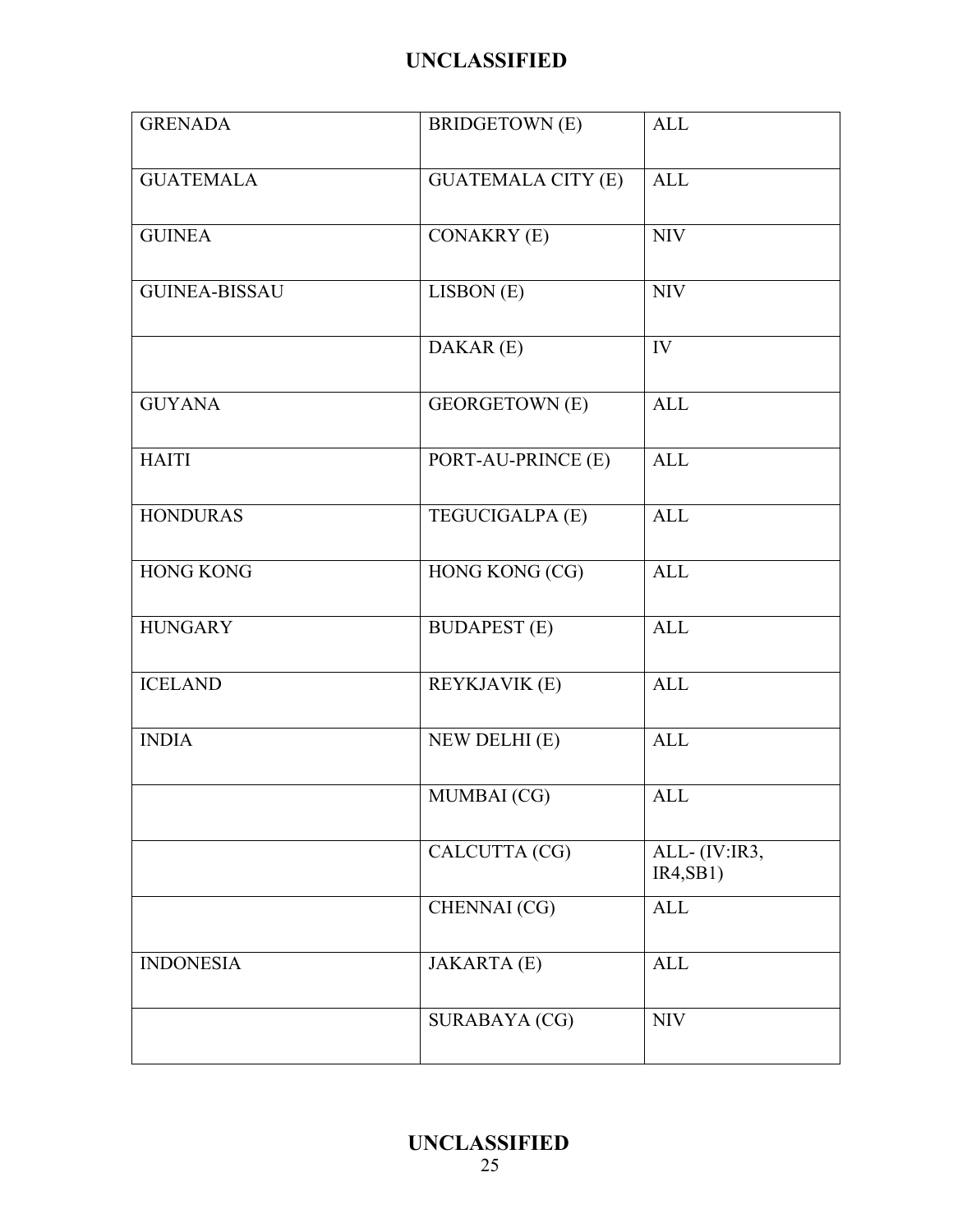| <b>IRELAND</b>    | <b>DUBLIN</b> (E)      | <b>ALL</b>   |
|-------------------|------------------------|--------------|
| <b>ISRAEL</b>     | TEL AVIV (E)           | ALL          |
|                   | <b>JERUSALEM (CG)</b>  | ALL          |
| <b>ITALY</b>      | ROME(E)                | <b>NIV</b>   |
|                   | MILAN (CG)             | <b>NIV</b>   |
|                   | NAPLES (CG)            | $\mbox{ALL}$ |
| <b>JAMAICA</b>    | <b>KINGSTON</b> (E)    | <b>ALL</b>   |
| <b>JAPAN</b>      | TOKYO (E)              | <b>ALL</b>   |
|                   | NAHA (CG)              | ALL          |
|                   | <b>OSAKA KOBE (CG)</b> | <b>NIV</b>   |
| <b>JORDAN</b>     | AMMAN(E)               | $\mbox{ALL}$ |
| <b>KAZAKHSTAN</b> | <b>ALMATY</b> (E)      | <b>NIV</b>   |
| <b>KENYA</b>      | <b>NAIROBI</b> (E)     | <b>ALL</b>   |
| <b>KOREA</b>      | SEOUL (E)              | <b>ALL</b>   |
| <b>KUWAIT</b>     | KUWAIT (E)             | <b>ALL</b>   |
| <b>KYRGYZSTAN</b> | <b>BISHKEK</b> (E)     | <b>NIV</b>   |
| <b>LAOS</b>       | <b>VIENTIANE (E)</b>   | $\mbox{ALL}$ |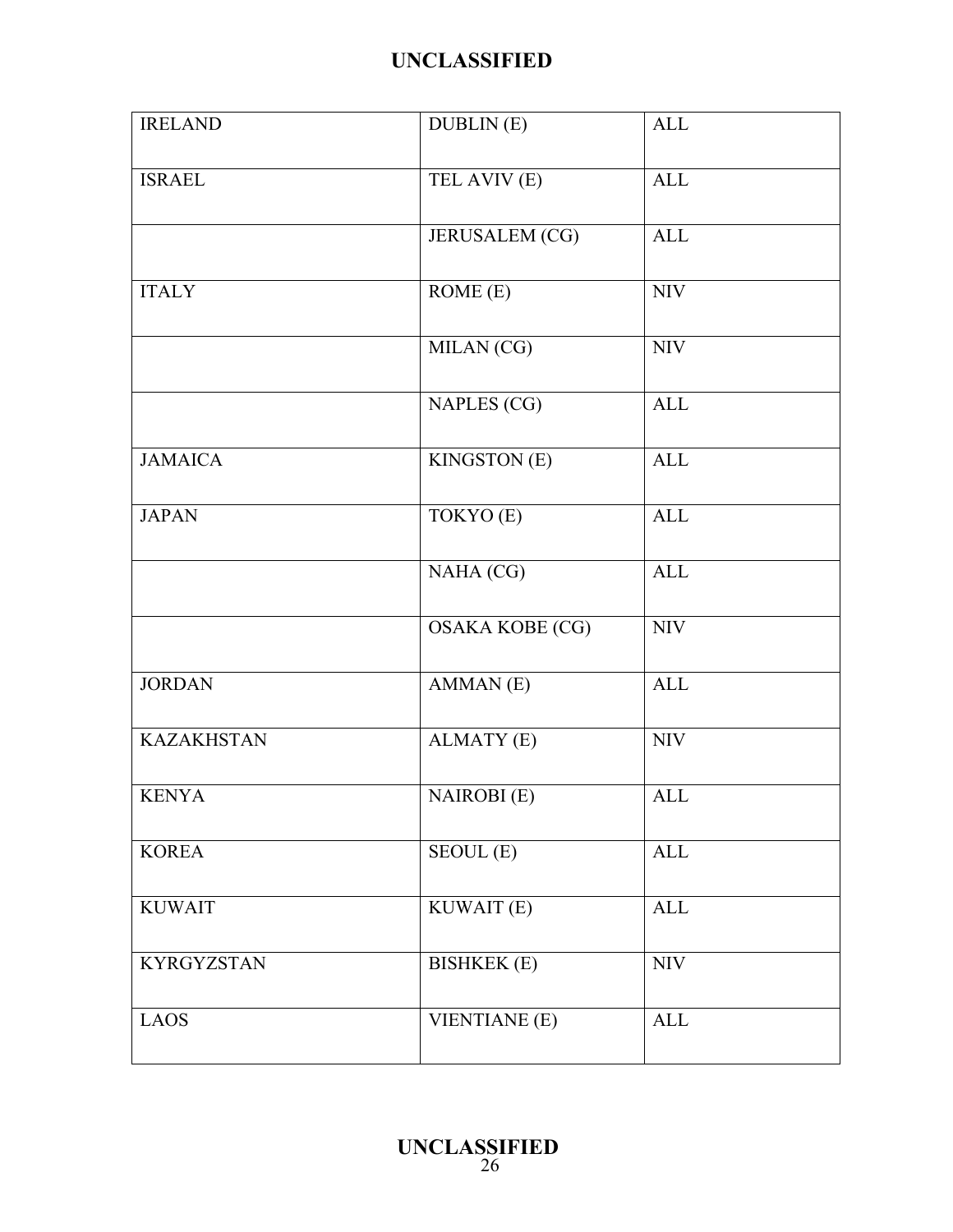| <b>LATVIA</b>                                 | RIGA(E)                 | <b>NIV</b>         |
|-----------------------------------------------|-------------------------|--------------------|
| <b>LEBANON</b>                                | <b>BEIRUT</b> (E)       | <b>LIMITED NIV</b> |
| <b>LESOTHO</b>                                | <b>MASERU</b> (E)       | <b>NIV</b>         |
| <b>LIBERIA</b>                                | MONROVIA (E)            | <b>ALL</b>         |
| <b>LITHUANIA</b>                              | VILNIUS (E)             | <b>NIV</b>         |
| <b>LUXEMBOURG</b>                             | LUXEMBOURG (E)          | <b>NIV</b>         |
| MACEDONIA (FORMER YUGO<br><b>REPUBLIC OF)</b> | <b>SKOPJE</b> (E)       | <b>NIV</b>         |
| MADAGASCAR                                    | <b>ANTANANARIVO (E)</b> | <b>ALL</b>         |
| <b>MALAWI</b>                                 | LILONGWE (E)            | <b>ALL</b>         |
| <b>MALAYSIA</b>                               | <b>KUALA LUMPUR (E)</b> | <b>ALL</b>         |
| <b>MALI</b>                                   | <b>BAMAKO</b> (E)       | <b>NIV</b>         |
| <b>MALTA</b>                                  | VALLETTA (E)            | <b>ALL</b>         |
| <b>MARSHALL ISLANDS</b>                       | MAJURO (E)              | <b>NIV</b>         |
| <b>MAURITANIA</b>                             | NOUAKCHOTT (E)          | <b>NIV</b>         |
| <b>MAURITIUS</b>                              | PORT LOUIS (E)          | <b>NIV</b>         |
| <b>MEXICO</b>                                 | <b>MEXICO DF (E)</b>    | <b>NIV</b>         |
|                                               | CIUDAD JUAREZ (CG)      | <b>ALL</b>         |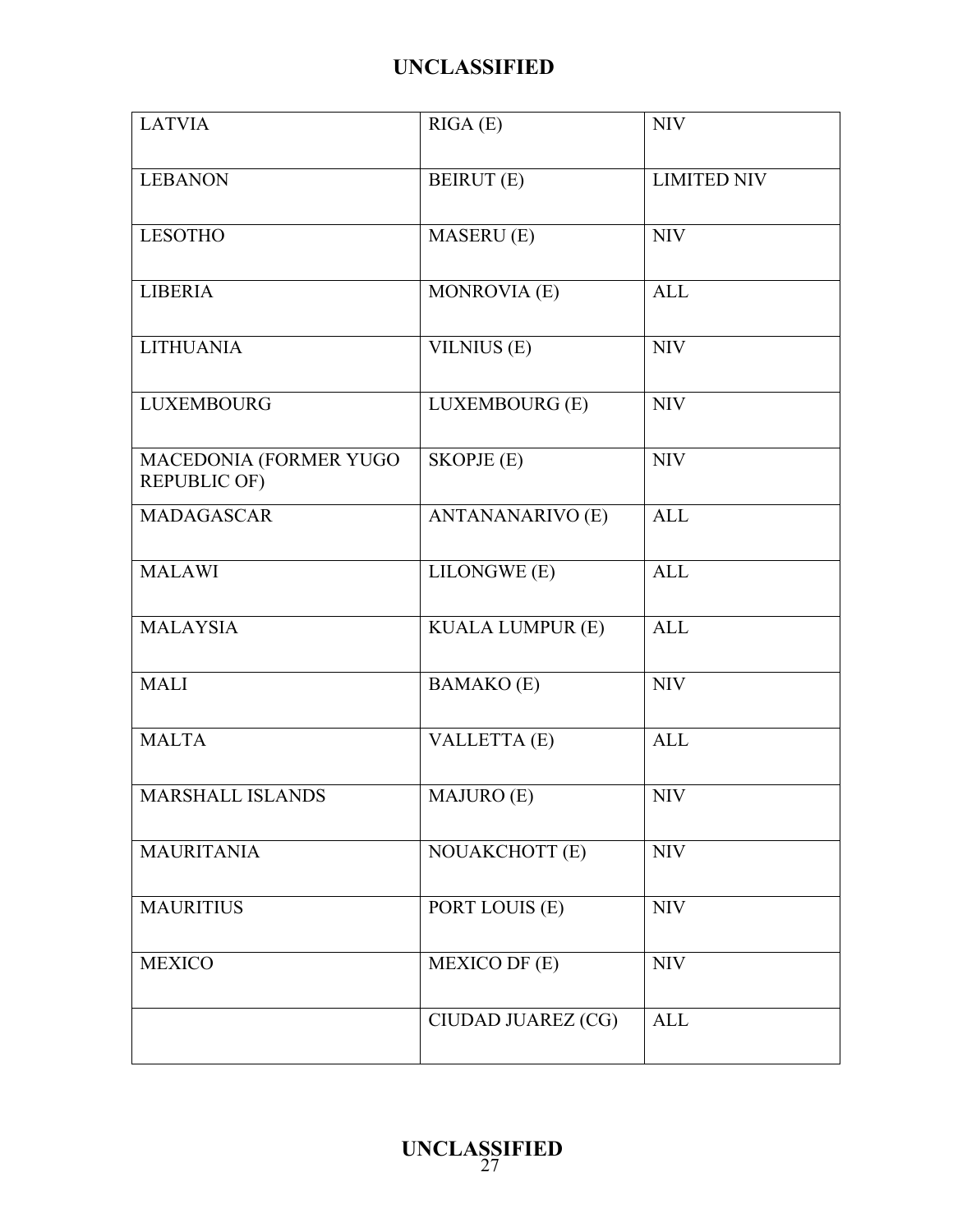|                      | <b>GUADALAJARA (CG)</b> | <b>NIV</b>                                     |
|----------------------|-------------------------|------------------------------------------------|
|                      | MONTERREY (CG)          | <b>NIV</b>                                     |
|                      | TIJUANA (CG)            | <b>NIV</b>                                     |
|                      | HERMOSILLO (CG)         | <b>NIV</b>                                     |
|                      | MATAMOROS (C)           | <b>NIV</b>                                     |
|                      | MERIDA (C)              | <b>NIV</b>                                     |
| <b>MICRONESIA</b>    | KOLONIA (E)             | <b>NIV</b>                                     |
| <b>MOLDOVA</b>       | CHISINAU (E)            | <b>NIV</b>                                     |
| <b>MONGOLIA</b>      | <b>ULAANBAATAR (E)</b>  | <b>NIV</b>                                     |
| <b>MOROCCO</b>       | CASABLANCA (CG)         | <b>ALL</b>                                     |
| <b>MOZAMBIQUE</b>    | MAPUTO (E)              | <b>NIV</b>                                     |
| <b>NAMIBIA</b>       | WINDHOEK (E)            | $\rm{NIV}$                                     |
| <b>NEPAL</b>         | <b>KATHMANDU</b> (E)    | <b>ALL</b>                                     |
| <b>NETHERLANDS</b>   | THE HAGUE (E)           | <b>NO VISAS ISSUED</b>                         |
|                      | AMSTERDAM (CG)          | <b>ALL</b>                                     |
| NETHERLANDS ANTILLES | <b>BRIDGETOWN</b> (E)   | ALL (FOR<br><b>NATIONALS OF</b><br>$CAPA$ $CT$ |
| <b>NEW ZEALAND</b>   | <b>AUCKLAND</b> (CG)    | ALL                                            |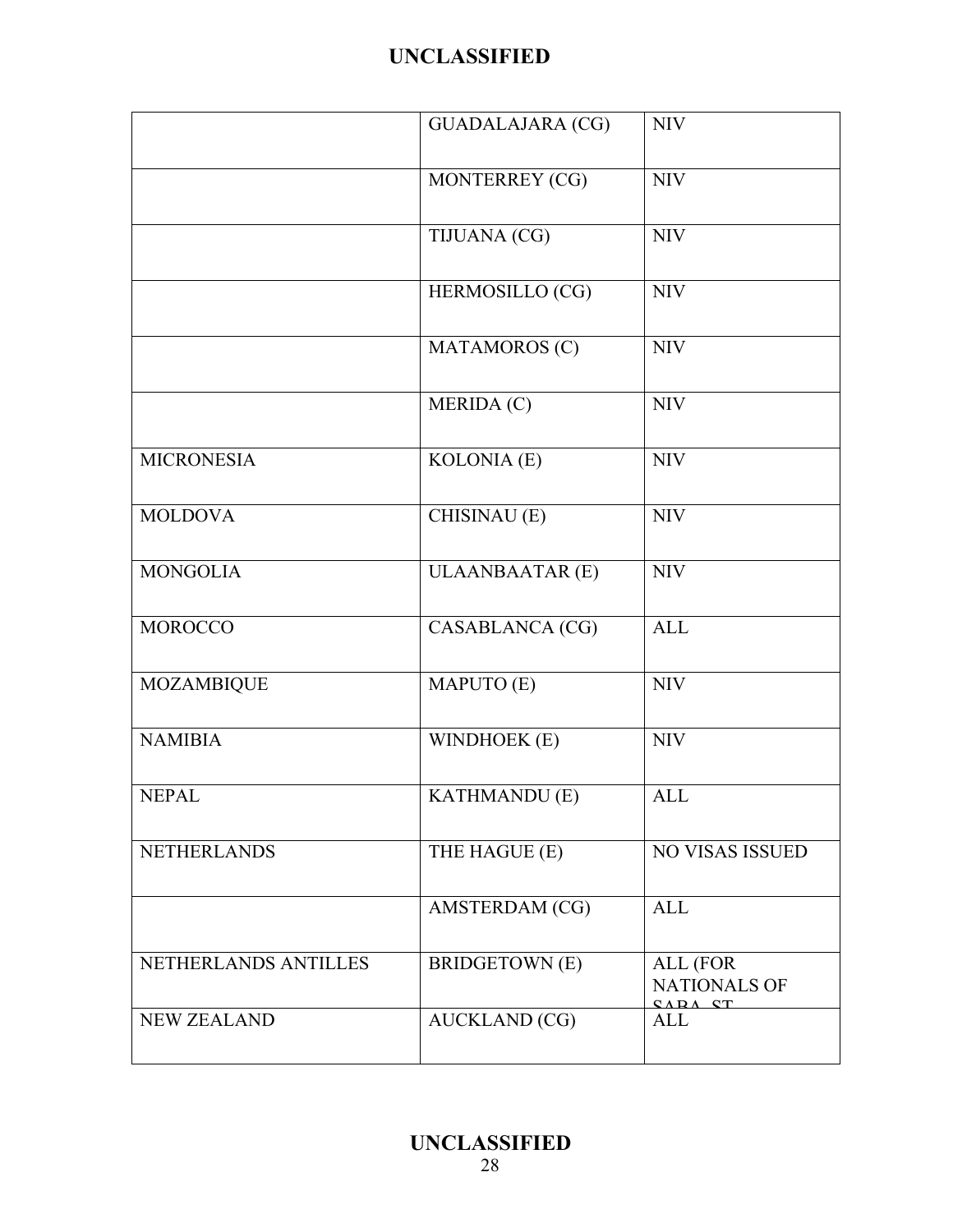| <b>NICARAGUA</b>   | <b>MANAGUA (E)</b>   | <b>ALL</b> |
|--------------------|----------------------|------------|
| <b>NIGER</b>       | $NIAMEY$ $(E)$       | <b>ALL</b> |
| <b>NIGERIA</b>     | LAGOS(E)             | ALL        |
| <b>NORWAY</b>      | OSLO (E)             | <b>ALL</b> |
| <b>OMAN</b>        | MUSCAT (E)           | <b>ALL</b> |
| <b>PAKISTAN</b>    | <b>ISLAMABAD</b> (E) | <b>ALL</b> |
| <b>PALAU</b>       | KOROR (E)            | <b>NIV</b> |
| <b>PANAMA</b>      | PANAMA CITY (E)      | <b>ALL</b> |
| PAPUA NEW GUINEA   | PORT MORESBY (E)     | <b>ALL</b> |
| <b>PARAGUAY</b>    | <b>ASUNCION (E)</b>  | <b>ALL</b> |
| <b>PERU</b>        | LIMA(E)              | <b>ALL</b> |
| <b>PHILIPPINES</b> | <b>MANILA</b> (E)    | <b>ALL</b> |
| <b>POLAND</b>      | WARSAW (E)           | <b>ALL</b> |
|                    | <b>KRAKOW</b> (CG)   | <b>NIV</b> |
| <b>PORTUGAL</b>    | LISBON (E)           | ALL        |
|                    | PONTA DELGADA (C)    | ALL        |
| QATAR              | DOHA(E)              | <b>ALL</b> |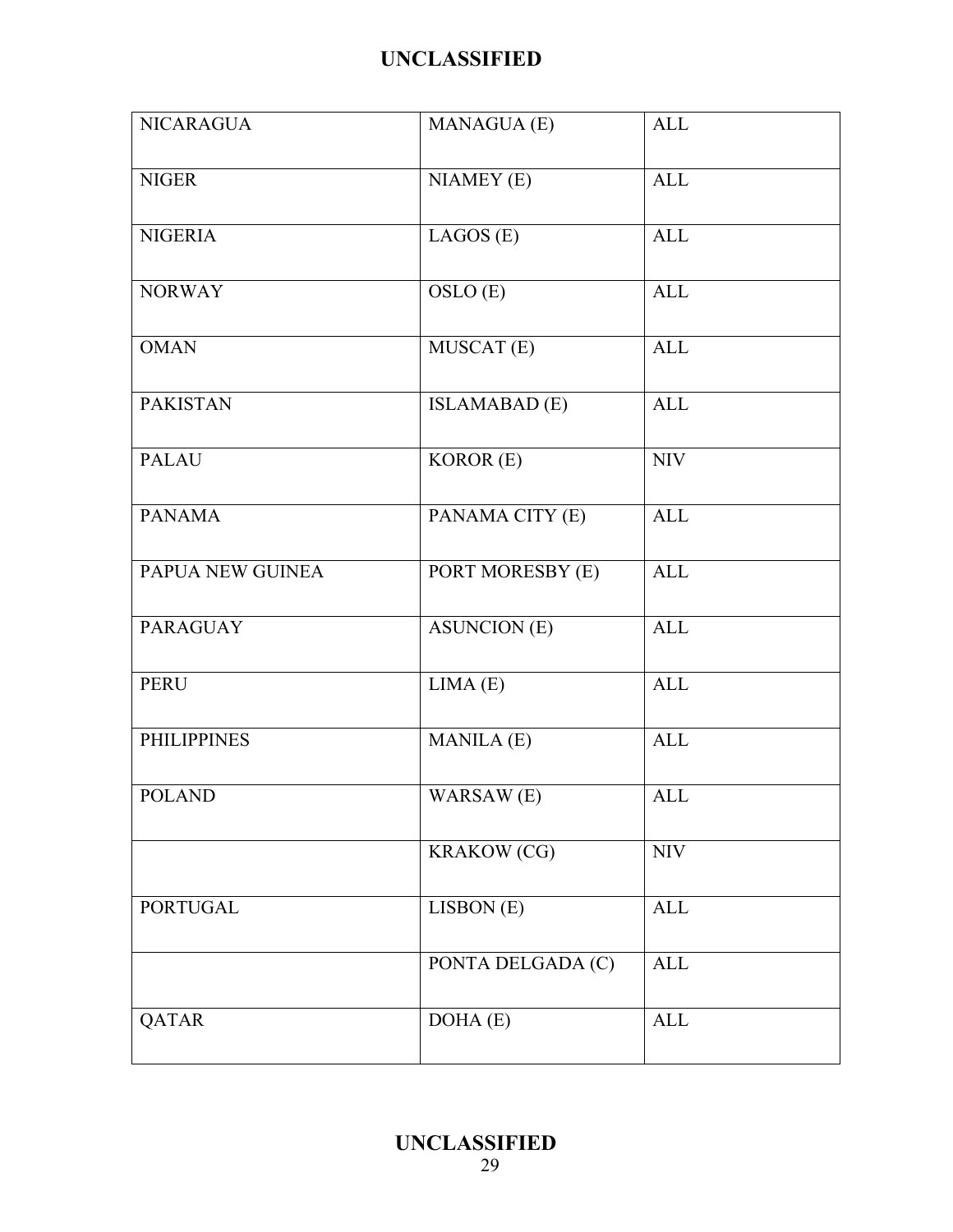| <b>ROMANIA</b>                 | <b>BUCHAREST (E)</b>    | <b>ALL</b>                               |
|--------------------------------|-------------------------|------------------------------------------|
| <b>RUSSIA</b>                  | MOSCOW (E)              | <b>ALL</b>                               |
|                                | ST. PETERSBURG (CG)     | <b>NIV</b>                               |
|                                | <b>VLADIVOSTOK (CG)</b> | <b>NIV</b>                               |
|                                | YEKATERINBURG (CG)      | <b>NIV</b>                               |
| <b>RWANDA</b>                  | KIGALI (E)              | <b>NIV</b>                               |
| <b>SAMOA</b>                   | <b>AUCKLAND</b> (CG)    | <b>NIV</b>                               |
| <b>SAO TOME &amp; PRINCIPE</b> | LIBREVILLE (E)          | <b>ALL</b>                               |
| <b>SAUDI ARABIA</b>            | RIYADH (E)              | <b>ALL</b>                               |
|                                | JEDDAH (CG)             | <b>NIV</b>                               |
| <b>SENEGAL</b>                 | DAKAR (E)               | <b>ALL</b>                               |
| <b>SEYCHELLES</b>              | PORT LOUIS (E)          | <b>NIV</b>                               |
| <b>SIERRA LEONE</b>            | <b>CONAKRY (E)</b>      | <b>NIV</b>                               |
| <b>SINGAPORE</b>               | SINGAPORE (E)           | <b>ALL</b>                               |
| <b>SLOVAK REPUBLIC</b>         | <b>BRATISLAVA (E)</b>   | <b>NIV</b>                               |
| <b>SLOVENIA</b>                | LJUBLJANA (E)           | <b>NIV</b>                               |
| <b>SOUTH AFRICA</b>            | PRETORIA (E)            | <b>DIPLOMATIC AND</b><br><b>OFFICIAL</b> |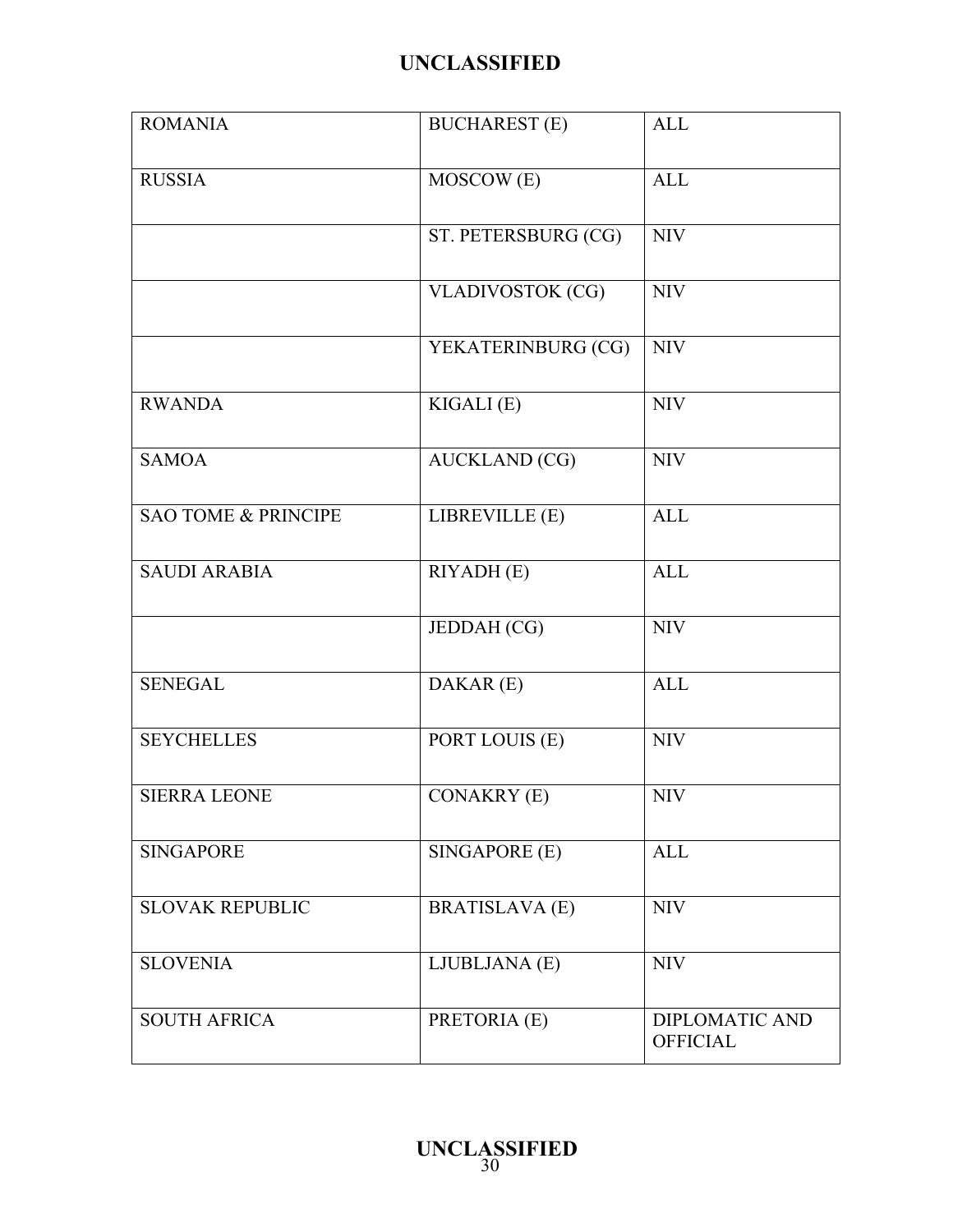|                     | CAPE TOWN (CG)                      | <b>NIV</b> |
|---------------------|-------------------------------------|------------|
|                     | <b>DURBAN</b> (CG)                  | <b>NIV</b> |
|                     | JOHANNESBURG (CG)                   | <b>ALL</b> |
| <b>SPAIN</b>        | <b>MADRID</b> (E)                   | <b>ALL</b> |
| <b>SRI LANKA</b>    | COLOMBO (E)                         | <b>ALL</b> |
| <b>SURINAME</b>     | PARAMARIBO (E)                      | <b>ALL</b> |
| <b>SWAZILAND</b>    | <b>MBABANE</b> (E)                  | <b>NIV</b> |
| <b>SWEDEN</b>       | STOCKHOLM(E)                        | <b>ALL</b> |
| <b>SWITZERLAND</b>  | BERN (E)                            | <b>ALL</b> |
| <b>SYRIA</b>        | DAMASCUS (E)                        | <b>ALL</b> |
| <b>TAJIKISTAN</b>   | <b>ALMATY OR</b><br><b>TASHKENT</b> | <b>NIV</b> |
|                     | MOSCOW (E)                          | IV         |
| <b>TANZANIA</b>     | DAR ES SALAAM (E)                   | <b>ALL</b> |
| <b>THAILAND</b>     | <b>BANGKOK (E)</b>                  | <b>ALL</b> |
|                     | CHIANG MAI (CG)                     | <b>NIV</b> |
| <b>TOGO</b>         | LOME(E)                             | <b>ALL</b> |
| TRINIDAD AND TOBAGO | PORT OF SPAIN (E)                   | <b>ALL</b> |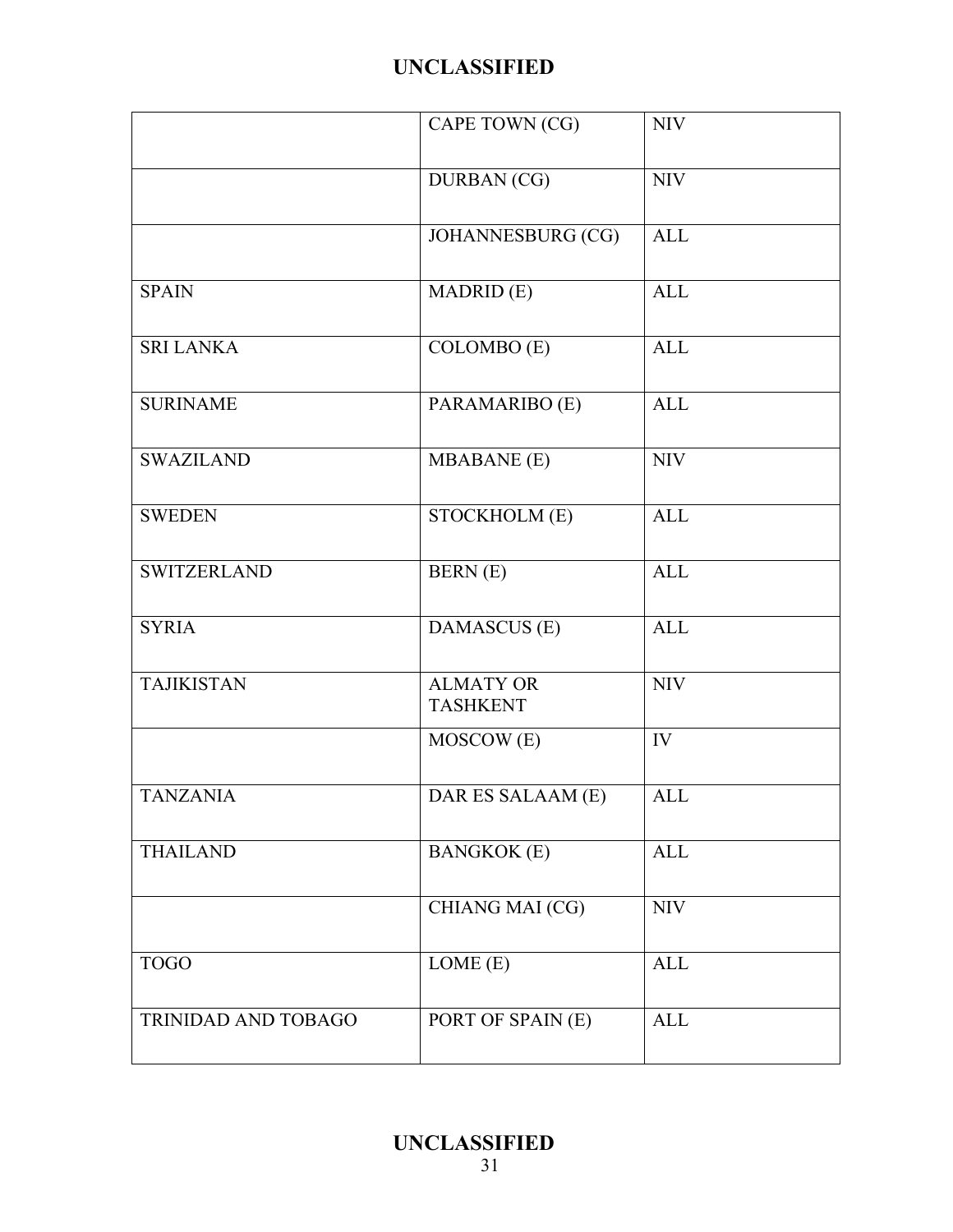| <b>TUNISIA</b>        | TUNIS (E)                                      | <b>ALL</b>                   |
|-----------------------|------------------------------------------------|------------------------------|
| <b>TURKEY</b>         | ANKARA (E)                                     | <b>ALL</b>                   |
|                       | <b>ISTANBUL (CG)</b>                           | <b>NIV</b>                   |
| TURKMENISTAN          | <b>ASHGABAT (E)</b>                            | <b>NIV</b>                   |
| <b>UGANDA</b>         | KAMPALA (E)                                    | <b>NIV</b>                   |
| <b>UKRAINE</b>        | KIEV(E)                                        | <b>NIV</b>                   |
| UNITED ARAB EMIRATES  | ABU DHABI (E)                                  | ALL & BEIRUT<br><b>FILES</b> |
|                       | <b>DUBAI</b> (CG)                              | <b>NIV</b>                   |
| <b>UNITED KINGDOM</b> | LONDON (E)                                     | <b>ALL</b>                   |
|                       | <b>BELFAST-NORTHERN</b><br><b>IRELAND</b> (CG) | <b>NIV</b>                   |
| <b>URUGUAY</b>        | MONTEVIDEO (E)                                 | <b>ALL</b>                   |
| <b>UZBEKISTAN</b>     | TASHKENT (E)                                   | <b>NIV</b>                   |
| <b>VENEZUELA</b>      | CARACAS (E)                                    | <b>ALL</b>                   |
| <b>VIETNAM</b>        | HANOI (E)                                      | NIV EXCEPT B<br><b>VISAS</b> |
|                       | HO CHI MIN CITY (CG)                           | <b>ALL</b>                   |
| <b>YEMEN</b>          | SANAA (E)                                      | <b>ALL</b>                   |
| <b>ZAMBIA</b>         | LUSAKA (E)                                     | <b>ALL</b>                   |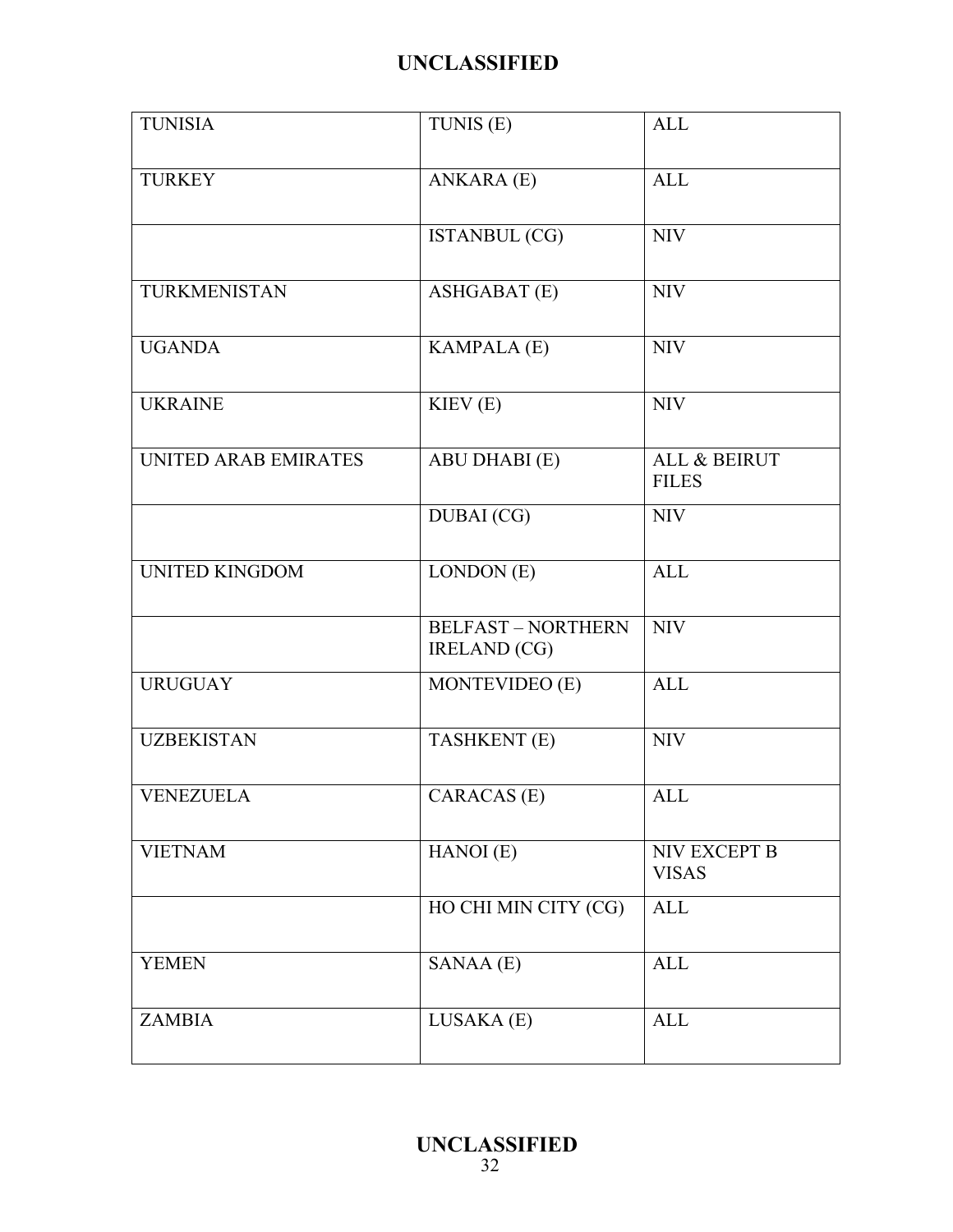| <b>ZIMBABWE</b>     | HARARE (E) | <b>ALL</b>                                        |
|---------------------|------------|---------------------------------------------------|
|                     |            |                                                   |
| <b>OTHER</b>        |            |                                                   |
| DEPARTMENT OF STATE | CA/VO/P/D  | RE-ISSUES E, H, I, L, O<br><b>AND P P P VISAS</b> |
| <b>USUN</b>         | New York   | <b>G VISAS ONLY</b>                               |
| TAIWAN (AIT)        | Taipei     | <b>ALL</b>                                        |

The Taipei office of the American Institute in Taiwan, although an unofficial instrumentality, has been authorized to process visa applications for residents of Taiwan.

**(E) - Embassy (CG) - Consulate General (C) - Consulate**

**(USINT) - U.S. Interests Section (BO) - Branch Office**

**(IV) - Immigrant Visa (NIV) - Nonimmigrant Visa**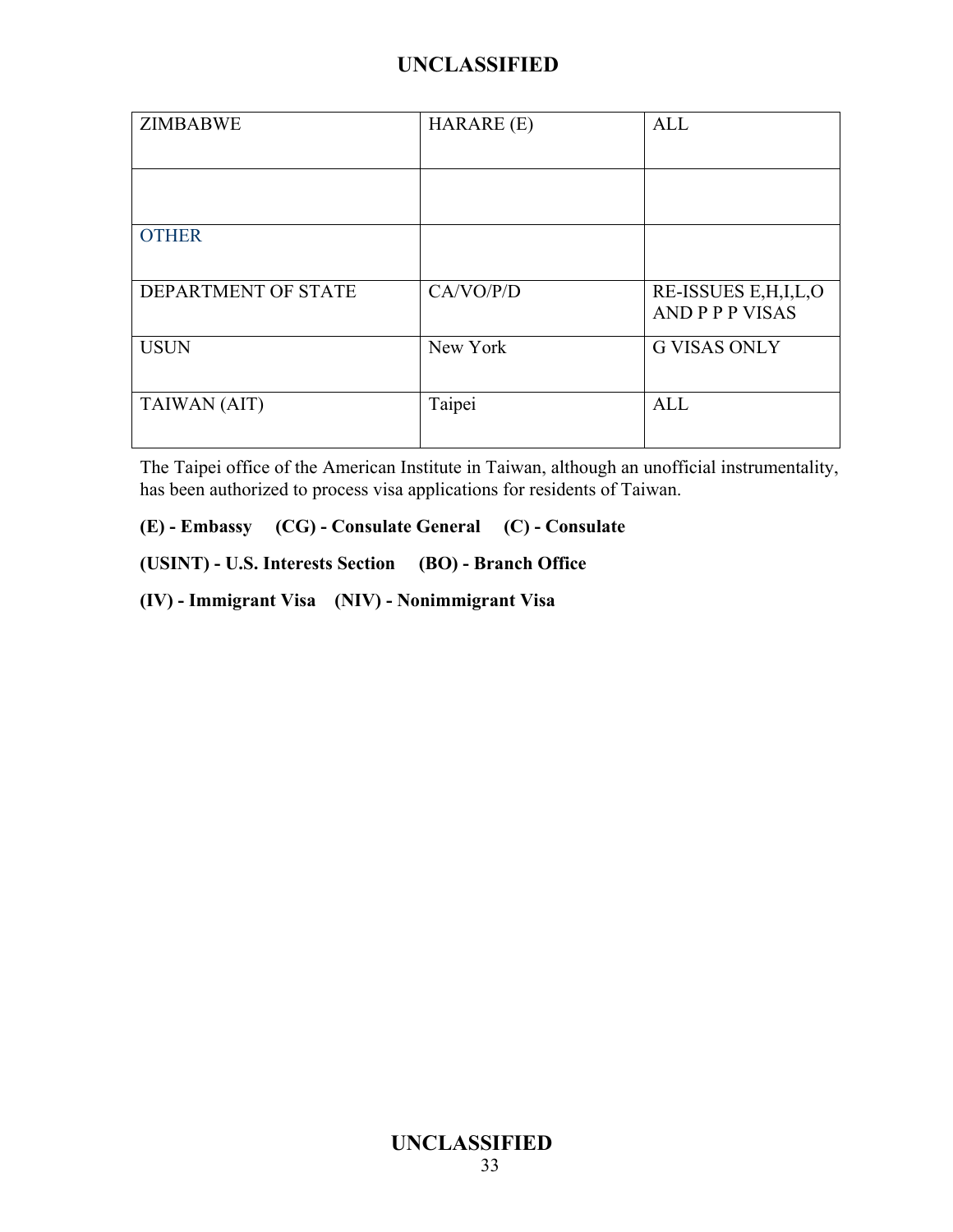### **APPENDIX B**

### **LIST OF POSTS VISITED**

ABU DHABI ALGIERS AMMAN ANKARA **BRUSSELS** CAIRO DAMASCUS DHAKA DOHA DUBAI FRANKFURT ISLAMABAD **ISTANBUL** JEDDAH KUALA LUMPUR KUWAIT LONDON MANILA **MONTREAL MOROCCO** PARIS RIYADH SANAA SINGAPORE TORONTO TUNIS VALLETTA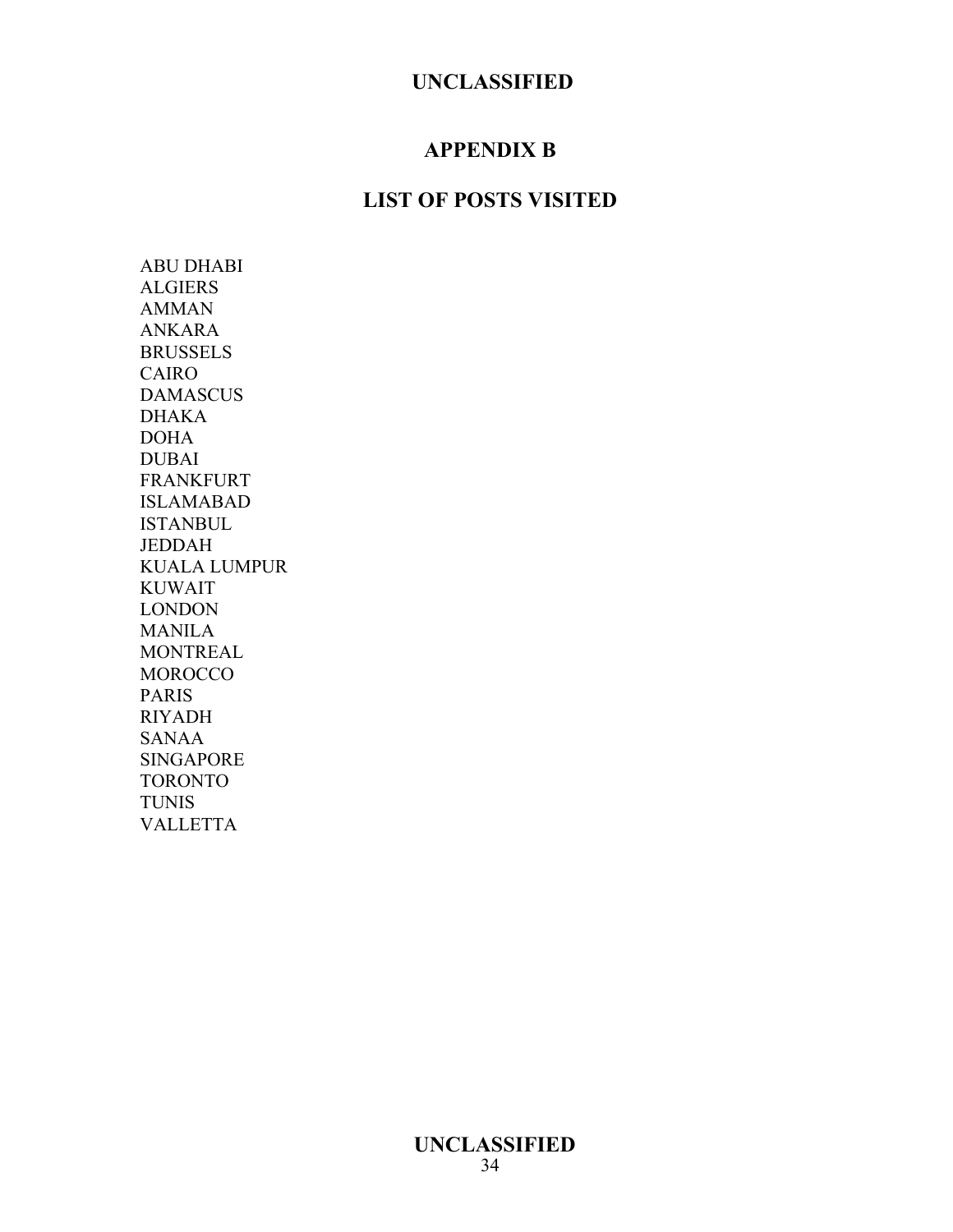### **APPENDIX C**

### **LIST OF POSTS WITH TRAVEL AGENCY REFERRAL PROGRAMS**

AIT TAIWAN ASUNCION ATHENS BRASILIA BRATISLAVA BUDAPEST **CAPETOWN** CARACAS GUAYAQUIL ISTANBUL JERUSALEM JOHANNESBURG KRAKOW KUALA LUMPUR LISBON MILAN MONTEVIDEO MOSCOW NAHA NICOSIA OSAKA PANAMA PONTA DELGADO PORT AU PRINCE PRAGUE QUITO RIO DE JANEIRO SANTIAGO SAO PAULO SEOUL SHANGHAI SINGAPORE **SYDNEY** TEGUCIGALPA TEL AVIV TOKYO TORONTO VALLETTA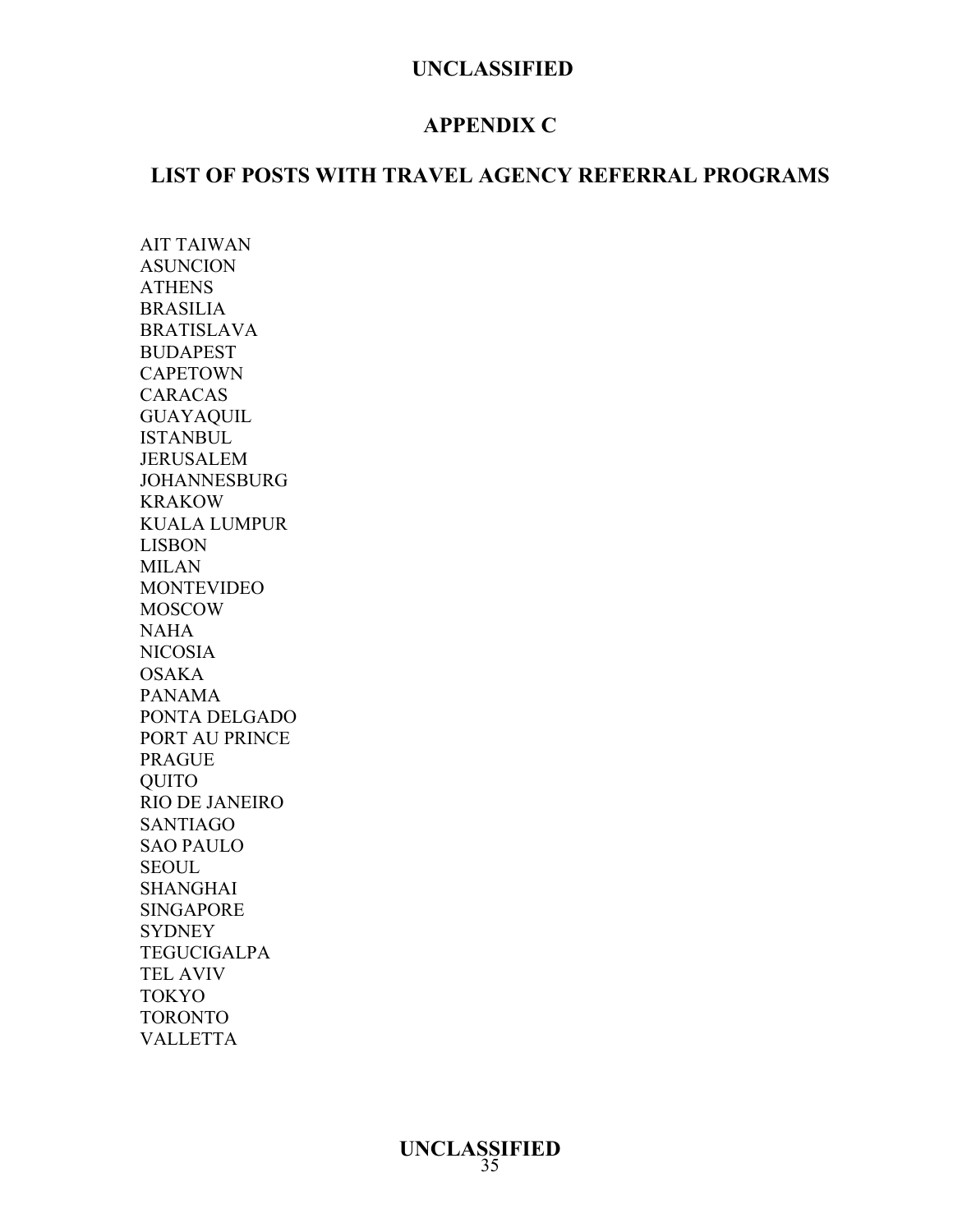## COMMENTS FROM AFFECTED BUREAUS

| Consular Affairs (CA)               | $(8 \text{ pages})$ |
|-------------------------------------|---------------------|
| Foreign Service Institute (FSI)     | $(2 \text{ pages})$ |
| Intelligence and Research (INR)     | $(1$ page)          |
| Overseas Buildings Operations (OBO) | (note)              |
| Human Resources (HR)                | $(4 \text{ pages})$ |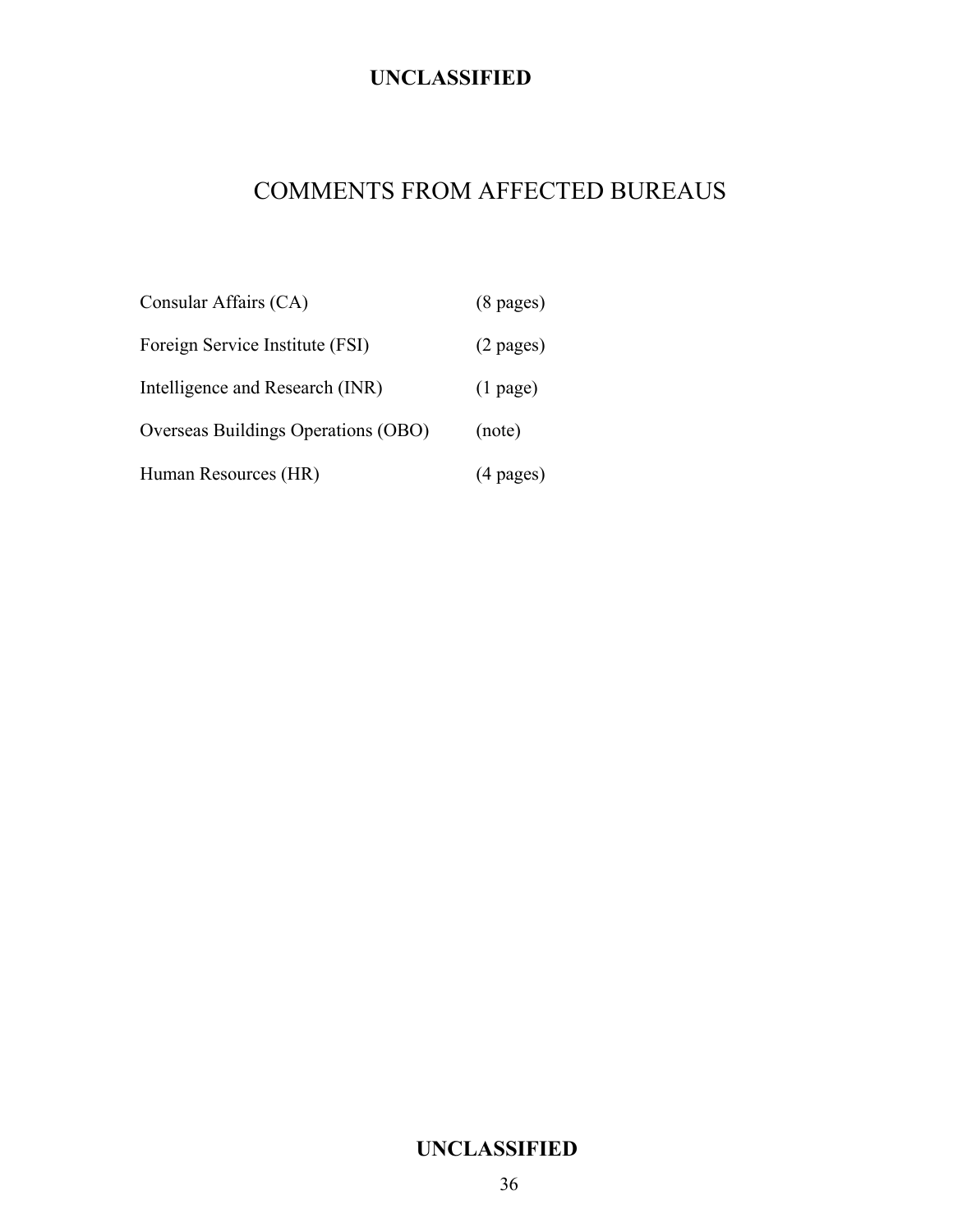**December 11, 2002** 

#### UNCLASSIFIED **MEMORANDUM**

**To:** OIG – Mr. Clark Kent Ervin

**From:** CA – Maura Harty

**Subject:** Draft Inspection Memorandum Report on Visa Issuance Policy and Procedures

Thank you for the opportunity to comment on the discussion draft of the OIG report on "Review of Visa Issuance Policy and Procedures." In general, we found it a balanced and thoughtful report on the conduct of consular operations against the backdrop of heightened security threats. Indeed, many of the recommendations are initiatives that we have already undertaken.

The report naturally focuses on changes required to improve US border security, but I believe it is important to also acknowledge the security enhancements made both before and after the events of September 11, 2001. We believe that a casual reader should have access to a balanced picture and so have provided an attachment that lists just some of the improvements to the visa process made since 9/11 as well as additional initiatives CA has undertaken. Viewed as a whole, I believe the measures already taken and initiatives underway in large measure parallel the spirit and thrust of your report. This is clearly a work in progress and CA's new leadership team is determined to improve every aspect of the Bureau's performance in the war against terrorism.

The consular world changed on 9/11 and we are determined to do all that we can to ensure the security of our nation's borders and the integrity of our visa process. We are also working hard to implement the sweeping changes of the USA Patriot Act and the Enhanced Border Security Act. The establishment of the Department of Homeland Security will also entail fundamental changes in the visa and border security policies of the United States. In other words, our list of initiatives is just a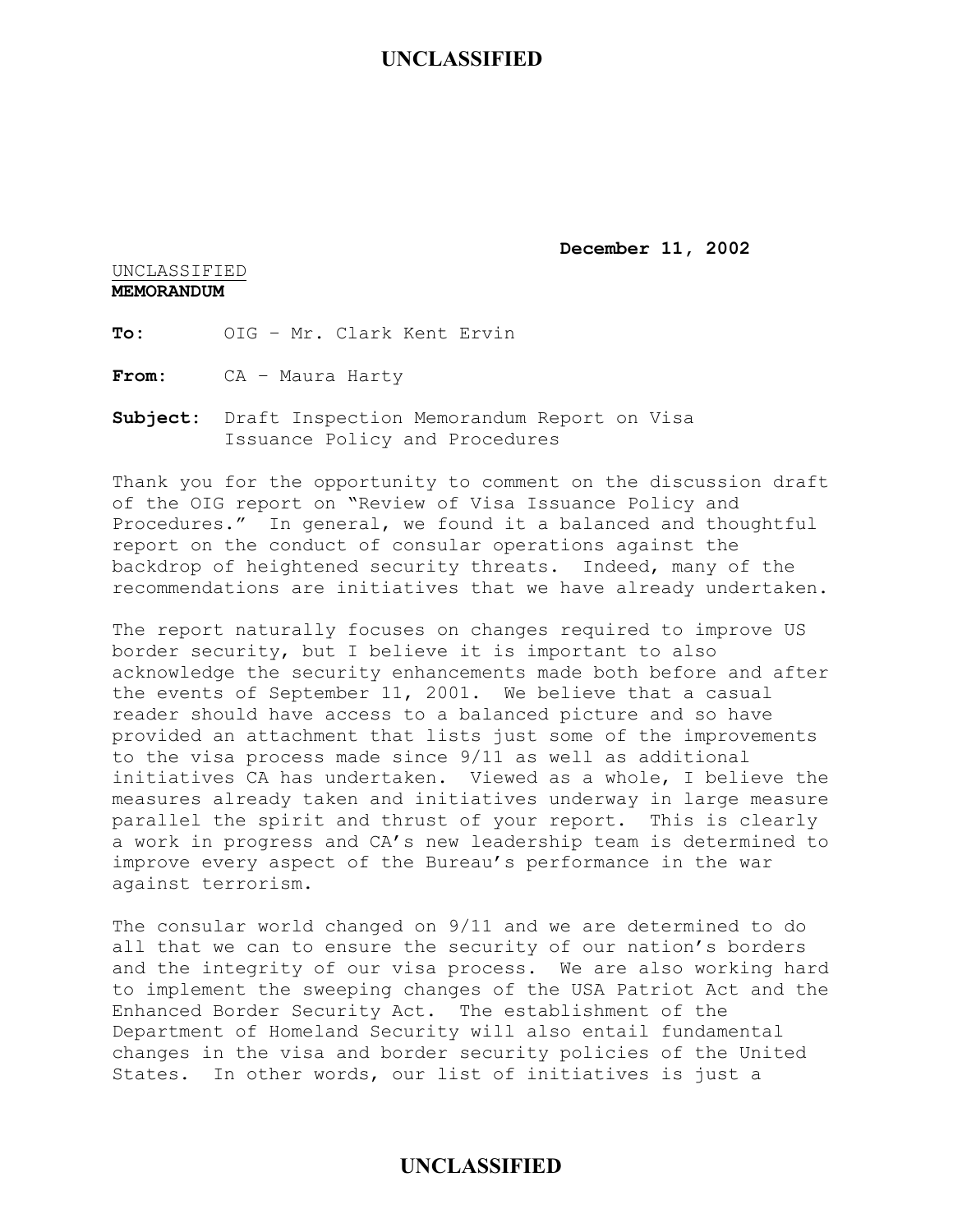partial snapshot of a process of review and improvement that will remain an ongoing effort by the Bureau of Consular Affairs.

With that in mind, let me offer the following specific comments on your draft report.

#### Background and Summary

I believe the "Background and Summary" on pages 1 and 2 is unfair in its description of a visa process "inadequate to meet the threat." While we are working everyday to further enhance our efforts and capabilities, TIPOFF, the Consular Consolidated Database (CCD), the Arabic algorithm in CLASS, the Visas Mantis program and in fact all special advisory opinion procedures, the MRV system and its Lincoln visa successor, and the many other enhancements to CA systems and procedures reflect a long-term focus on adjusting consular processes to meet the threats identified by the border security agencies and the intelligence community. We have a vibrant approach to challenge and to change. I believe the summary statement gives short shrift to "on the ground realities." In all cases when a threat has been identified with a degree of specificity that allows practical counter measures to be taken by consular sections, those programs are implemented.

#### Waiver of Personal Appearance

The section entitled "Policy Issues" begins with the discussion of waivers of personal appearance, rightly identified as an area where changes are needed to meet the realities of the post 9/11 world. CA has been reviewing this issue and expects to promulgate new regulations in the next several weeks. Final action is pending until the interview policy can be reviewed thoroughly, taking into account resources as well as other needed changes in the visa process such as enhanced consular training in interview techniques and additional security screening procedures.

In the discussion of this issue (on page 5 in the current draft) a link is made between consolidating consular operations and pressure to waive personal appearance. The point is valid. I believe it would be clearer if the issue of long-distance travel, sometimes across international borders, were explicitly mentioned. The same paragraph goes on to mention visa referral policies and ends with the line "applicants assume that a referral will guarantee the issuance of a visa." While we cannot control what an applicant thinks, this reference leaves the impression that visa referrals are a weakness without clarifying what the term means. Specifically, any negative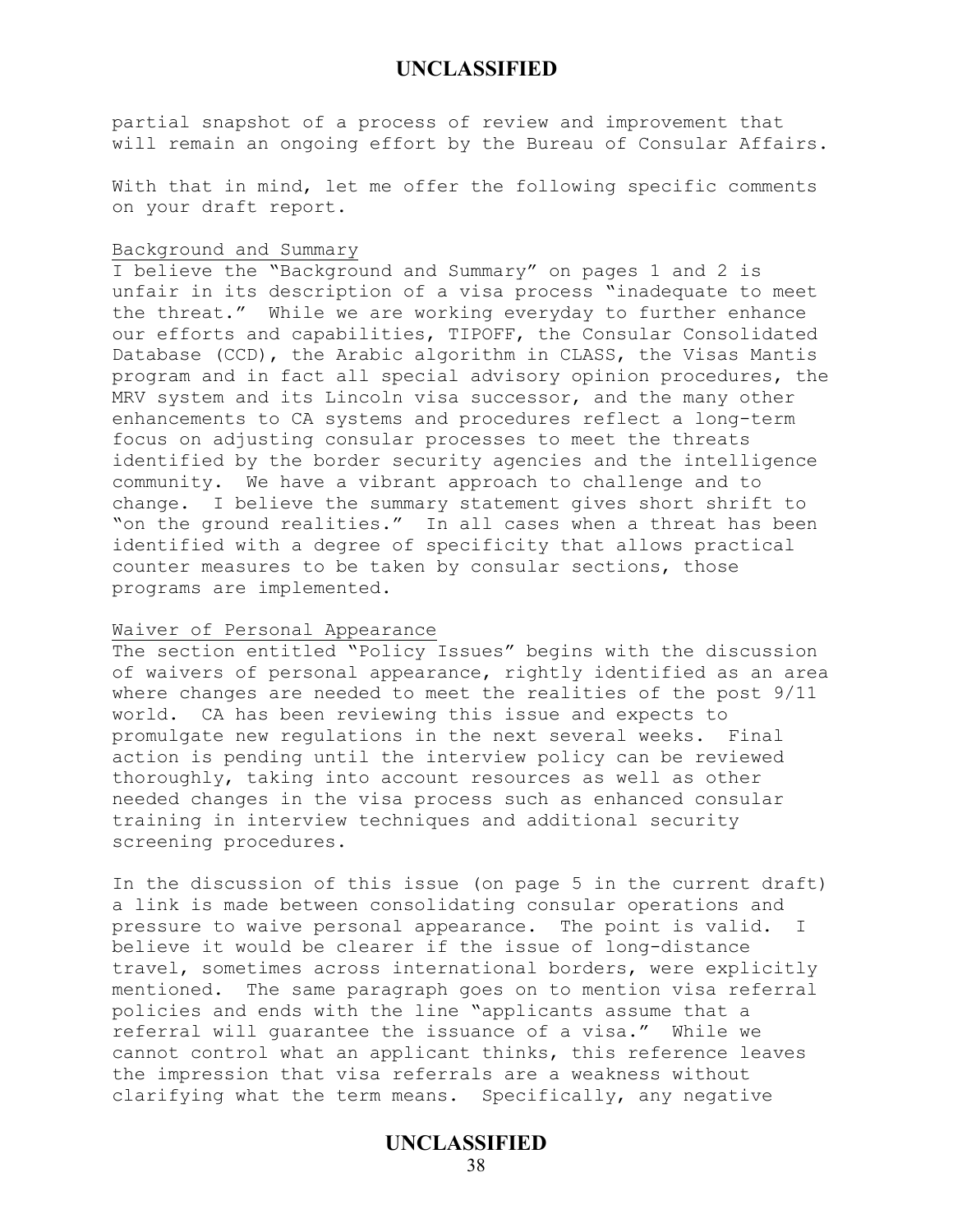reference to the referral program should be balanced by pointing out that it is fundamentally a management control technique to formalize the process and provide accountability when information on prospective travelers is available to others in the mission.

Concerning Recommendation 1, CA believes that policies and procedures for waiving personal appearance should be written in CA and reviewed for appropriateness by Chiefs of Mission. CA plans to implement shortly worldwide standards stricter than those envisioned in the OIG recommendation, with the provision that exceptions to established procedure must be approved in writing by the DAS for Visa Services.

#### Travel Agency Referral Program

The next policy issue addressed is the use of travel agencies in the visa application process. Although I understand that the phrase "travel agency referral program," or "TARP," appeared in some reporting on this issue, this title is misleading. Travel agents in almost all cases are considered tools to assist applicants in completing their applications properly, obtaining properly formatted photographs, and submitting the application to consular sections for processing. In nearly all cases, a case submitted through a travel agent might just as well have been mailed or hand-carried in – there is no material difference in the way it is processed. All applications are vetted and all applicants namechecked.

The second paragraph on page 6 includes the statement "there is no standing guidance on validation studies from CA." FPP's intranet website contains detailed instructions on conducting a validation study in 98 State 046225. This guidance still stands, and is amplified in FPP's training during our FPM course, our segment in the Advanced Consular Course, and our FSN workshop.

CA concurs that posts need more explicit guidance in the use of travel agencies and is currently developing an approach that is considerably more restrictive than that reflected in the draft's Recommendation 2. CA is reviewing the degree to which it is appropriate to use travel agencies as "force multipliers" to facilitate document preparation and public outreach and will provide standard guidance to the field on this issue.

#### CA Oversight and Procedural Guidance

The discussion of standard operating procedures begun on page 7 reflects our thinking on this important issue. CA, both in the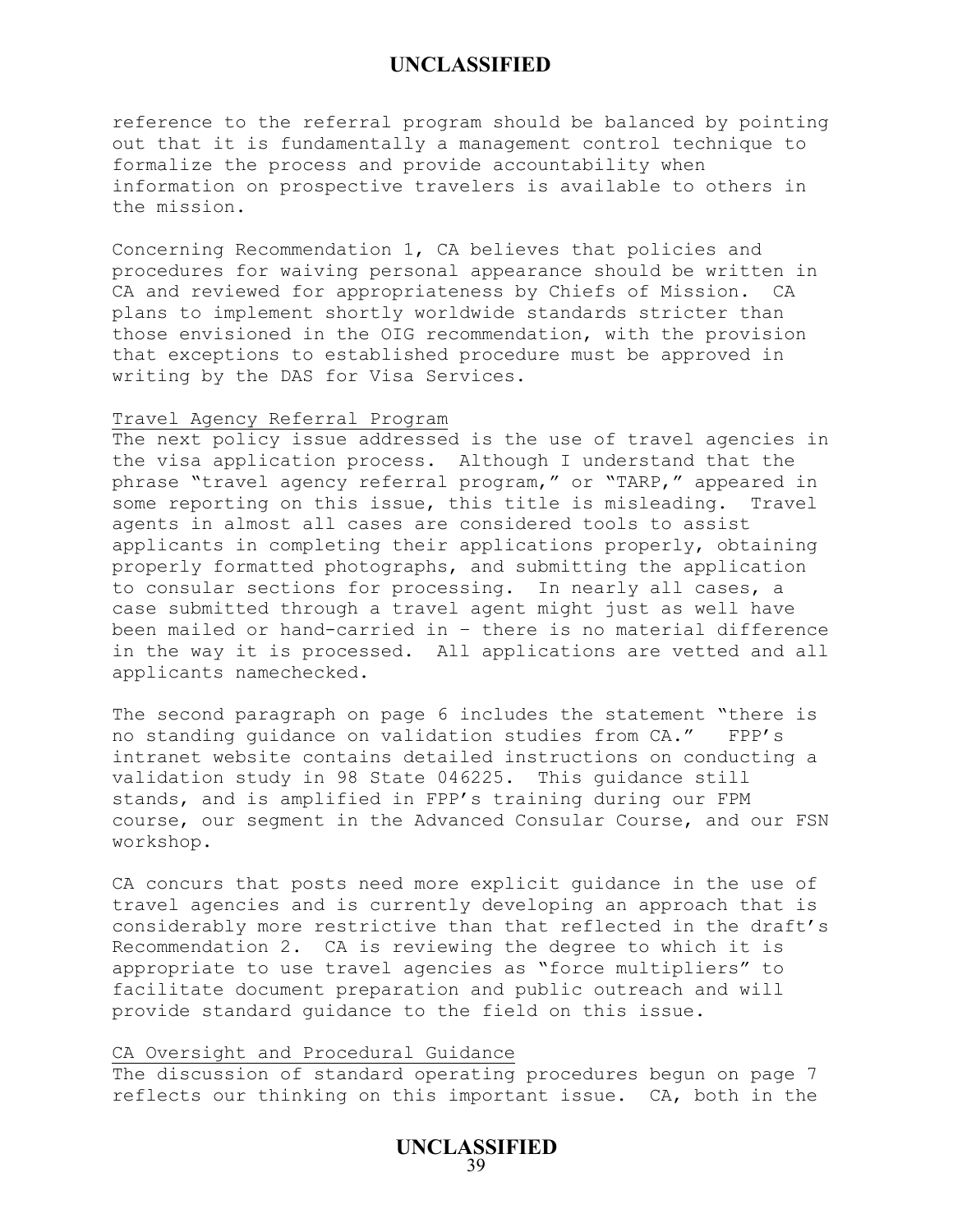context of working with the Department of Homeland Security and as an ongoing management review, intends to consolidate and standardize guidance to the field.

On this same subject, the OIG should be aware that CA has initiated a program to use automated link analysis and research tools available through DS to perform fraud checks on employment-based IV petitions at the National Visa Center. A civil service Fraud Program Manager is currently being hired for NVC, and a formal fraud unit will be established within the next few months. After experience with these tools is gained at NVC, VO intends to expand fraud program activities to KCC, working with employment-based NIV petition cases.

CA concurs whole-heartedly with Recommendation 3 concerning standardized operating procedures. We expect to work closely with the Department of Homeland Security in this area over the coming months. (We note that Recommendation 3 is not entirely consistent with the first recommendation, which favors local SOP's. CA believes that consistent, Department-generated procedures are more appropriate.)

Recommendations 4 through 6 deal with the clearance process. CA agrees that both U.S. national security and concern for appropriate allocation of border security resources require the ongoing review and refinement of clearance procedures. CA has been intensely engaged with the interagency community on this issue since the events of 9/11 and expects to continue this effort to ensure effective and meaningful screening of prospective travelers to the US. As it is unlikely that all screening criteria can be made unclassified, CA endorses any effort to facilitate consular section access to classified material.

#### Executive Oversight

As the draft rightly points out, the issue of review of issuances and refusals at smaller posts without senior consular management is a concern. CA has recently issued revised guidance to the field on this issue and expects the issue of accountability and adequate training of supervisors to continue to require our attention. (CA guidance largely implementing this recommendation is contained in 9 FAM 41.121; 41.113; and Appendix G 101.6(c), in addition to ALDAC messages State 45437, dated March 8, 2002 and entitled "New Procedures for Refusal of Nonimmigrant Visas," State 111136 dated June 8, 2002 and entitled "New FAM Notes on Spot Checking Issued Nonimmigrant Visas, and State 147564 dated August 1, 2002, entitled "New Visa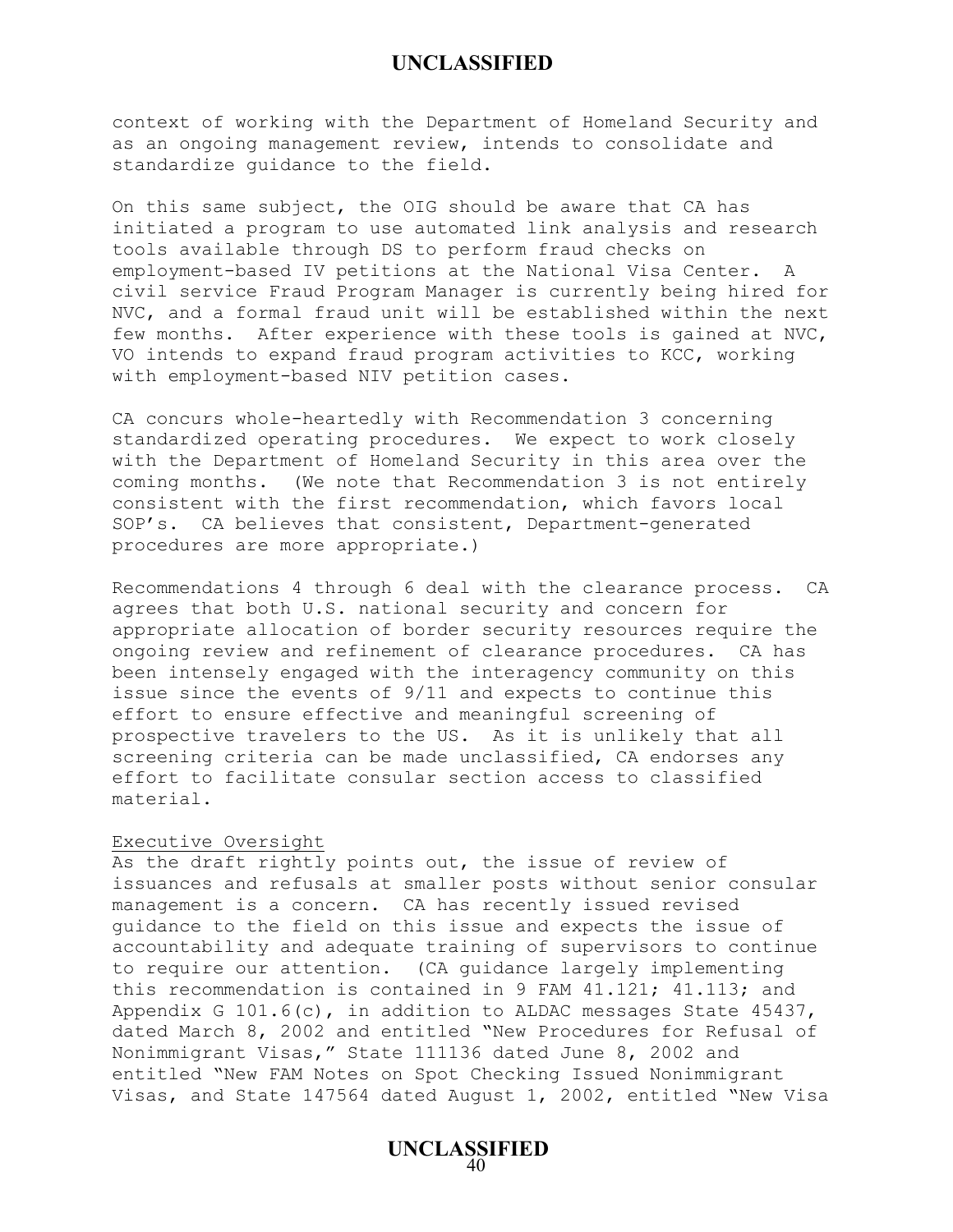Accountability at Small Posts.") We also have begun consulting with FSI and the DG's office on additional training for Deputy Chiefs of Mission in consular oversight functions.

We believe that the discussion at the top of page 10 concerning the visa referral process and the Visas Condor clearance is misleading. One sentence reads: "The beneficiaries [of Class A referrals] are specifically excluded from a new security advisory opinion requirement." It is important to note that, although Class A referral cases may be excluded from the Visas Condor clearance, this is done at the discretion of the interviewing consular officer. The word "specifically" should be changed to "may be." The same holds true for waiver of personal appearance and interview. Although interview is normally waived for Class A referral cases, consular officers may always require personal appearance when it appears necessary.

Current guidance on the referral system makes it clear that referring officers are responsible for the cases that they refer and that permanent records of referrals made will be kept (through the automated NIV system). However, CA concurs with the suggestion in Recommendation 8 to establish a system of formal accountability certification and identification of other interested parties in the mission.

As the OIG is aware, exemptions from the NSEERS registration requirement already require the certification of the Chief of Mission, DCM or Principal Officer. Recommendation 9 suggests that same procedure be put in place for exemptions from the Visas Condor clearance, with the implication that an explicit link to the referral process is maintained. Although CA is not opposed to more stringent standards for exemptions from special clearance requirements, it is not clear whether it is useful to continue the linkage to the visa referral process. We will study this issue in the coming months.

#### Staffing

Recommendation 10 concerns the discontinuation of the practice of assigning junior officers to rotational positions in consular sections. CA supports this recommendation, although we acknowledge the training value that these positions provide and note that this recommendation requires support from HR.

Recommendation 11 endorses the expansion of alternative staffing programs. This is at variance with CA's own efforts to identify a role for Consular Associates that allows them to support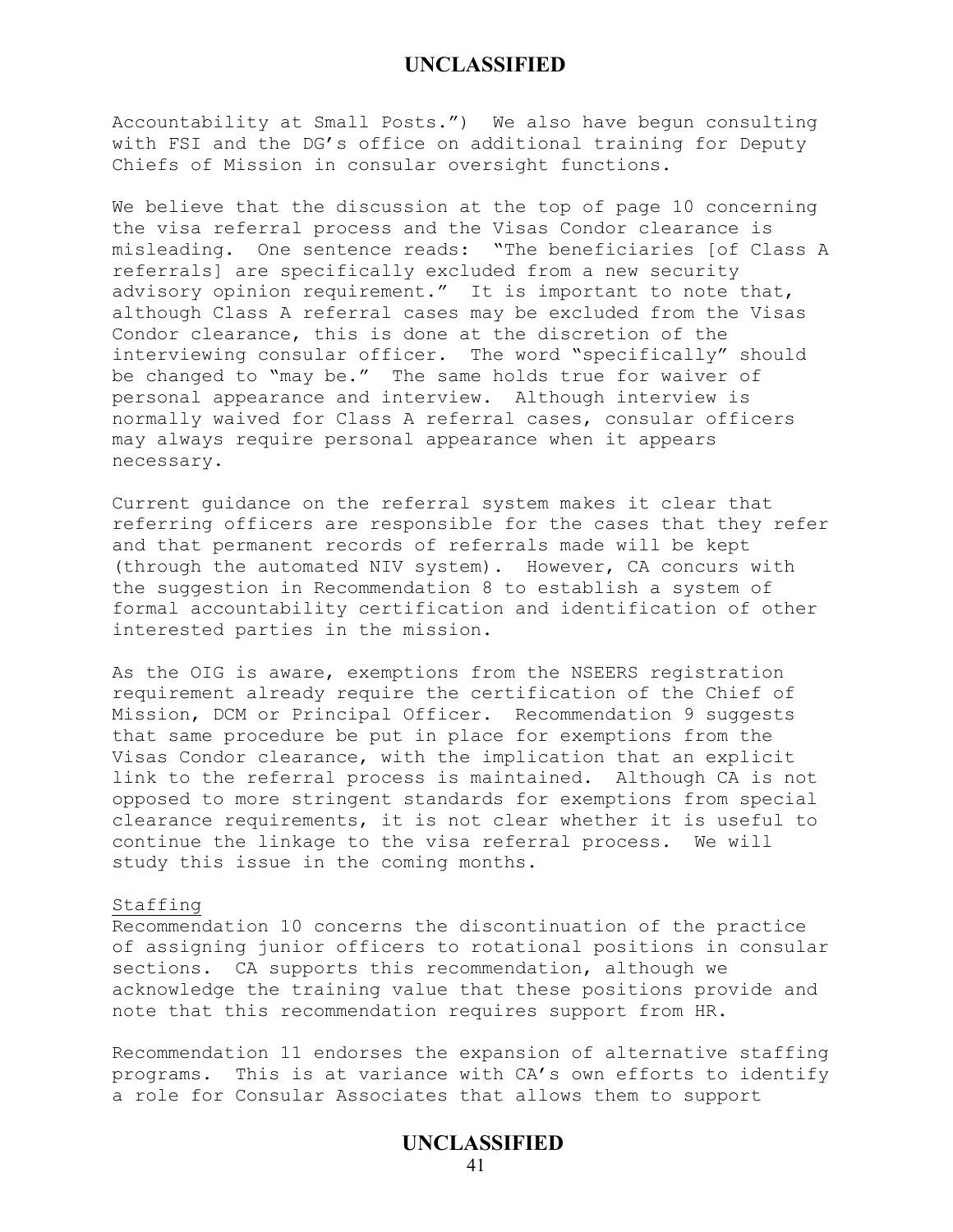consular processing without being involved in visa adjudication. We believe that there will be plenty of new work once biometric requirements are added to the mix in 2004.

Recommendation 12 concerns the review and reclassification of consular position descriptions. CA endorses this recommendation.

Recommendation 13 suggests that only consular officers who have already completed at least one consular assignment be assigned to one-person consular sections. CA strongly supports this recommendation, but implementation is dependent on factors beyond our control.

Recommendation 14 concerning review and possible regionalization of consular work meshes with ongoing CA activity in this area.

Likewise, the review of the regional consular officer program called for in Recommendation 15 is already a CA priority.

#### Resources

CA/EX, through the annual consular package and other mechanisms, engages in continual review of consular resource requirements. Of particular concern during the past year is the impact of security-driven changes in personnel rules affecting the responsibilities of FSN and non-traditional American personnel (such as consular associates) in consular sections. Recommendation 16 addresses these issues.

#### Training

CA acknowledges the value of Recommendations 17, 18 and 19 concerning language training and assignments and looks forward to working with HR and FSI in these areas. In fact, we have already begun discussion of these issues with senior management.

The addition of specific interview training to the basic consular course as suggested in Recommendation 20 is important and in fact has already been done. I defer to FSI to provide further details concerning this initiative.

#### CLASS and the Visas Viper Program

Finally, concerning the Visas Viper program originally introduced in 1993, a consolidated national watch list and interoperable databases have been the subject of attention throughout the USG since the events of 9/11. CA believes strongly, as noted in the report, that properly coordinated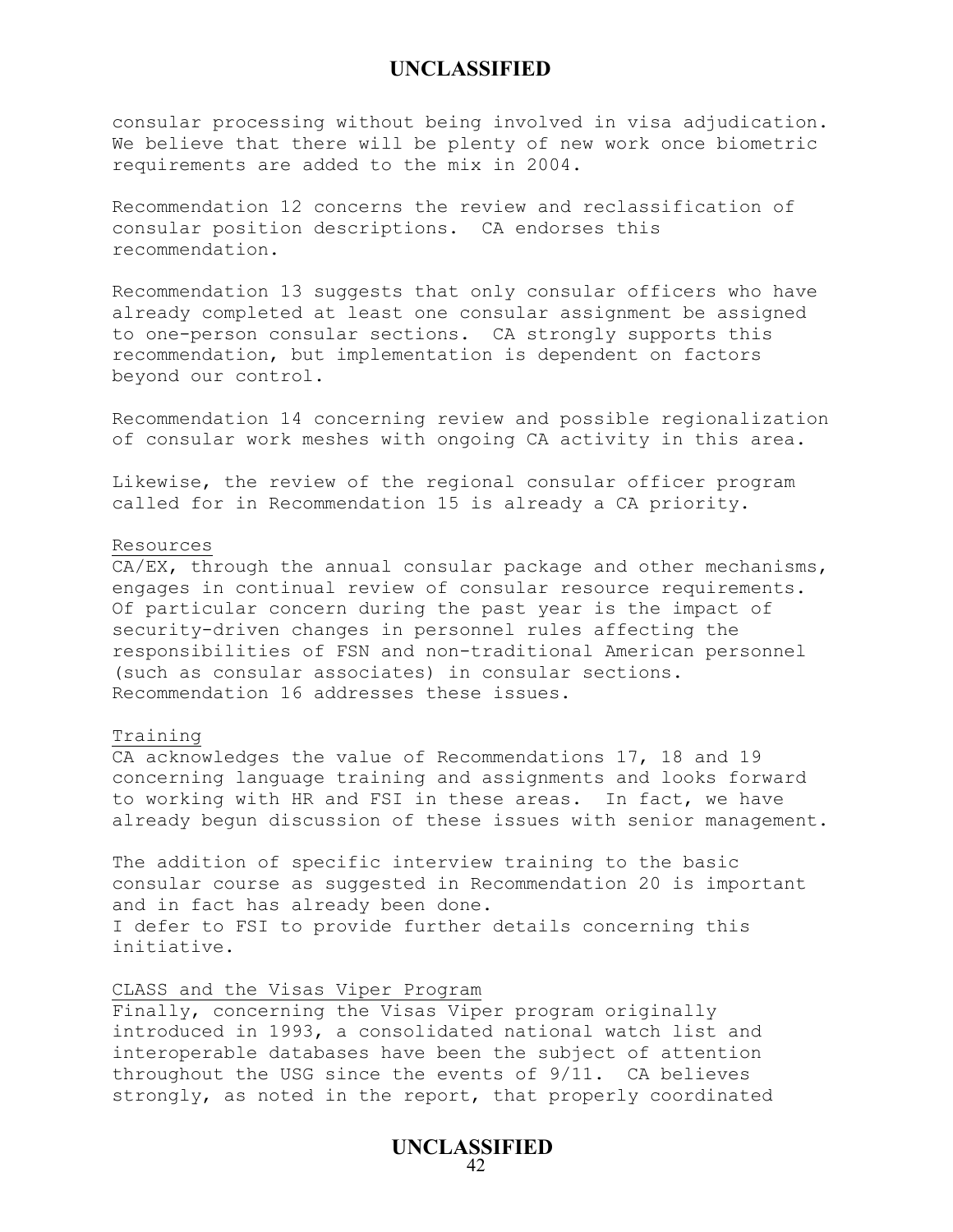intelligence is the real key to protecting America's borders and looks forward to working with other border security and intelligence agencies and the Department of Homeland Security to make the Visas Viper program as robust as possible.

#### Concluding Summary

The report's conclusion raises similar concerns as those cited earlier in the "Background and Summary" section. CA and at times the Department are faulted in isolation for actions or inactions that are but a piece of a total picture that includes the entire national security and immigration policy apparatus of the United States government. Can improvements be made? Of course. And the new CA management team is dedicated to that very goal.

The Bureau has made major improvements to the visa process and worked tirelessly with other agencies toward our common goal of a more secure America. The summary which begins on page 15 incorrectly states that there have been no "immediate and dramatic" changes in the visa process. One small statistic of great importance is the fact that the CLASS namecheck system virtually doubled in size post-9/11 – virtually doubling the possibility of identifying a person of interest for the law enforcement and intelligence communities. Additional examples are to be found in the tab appended ("CA initiatives to improve security of visa process").

Once again, we appreciate the opportunity to comment on the draft provided to us. We hope in the future to return to a longer time-frame in which to respond, but understand current exigencies. We look forward to working with your staff on this and future projects.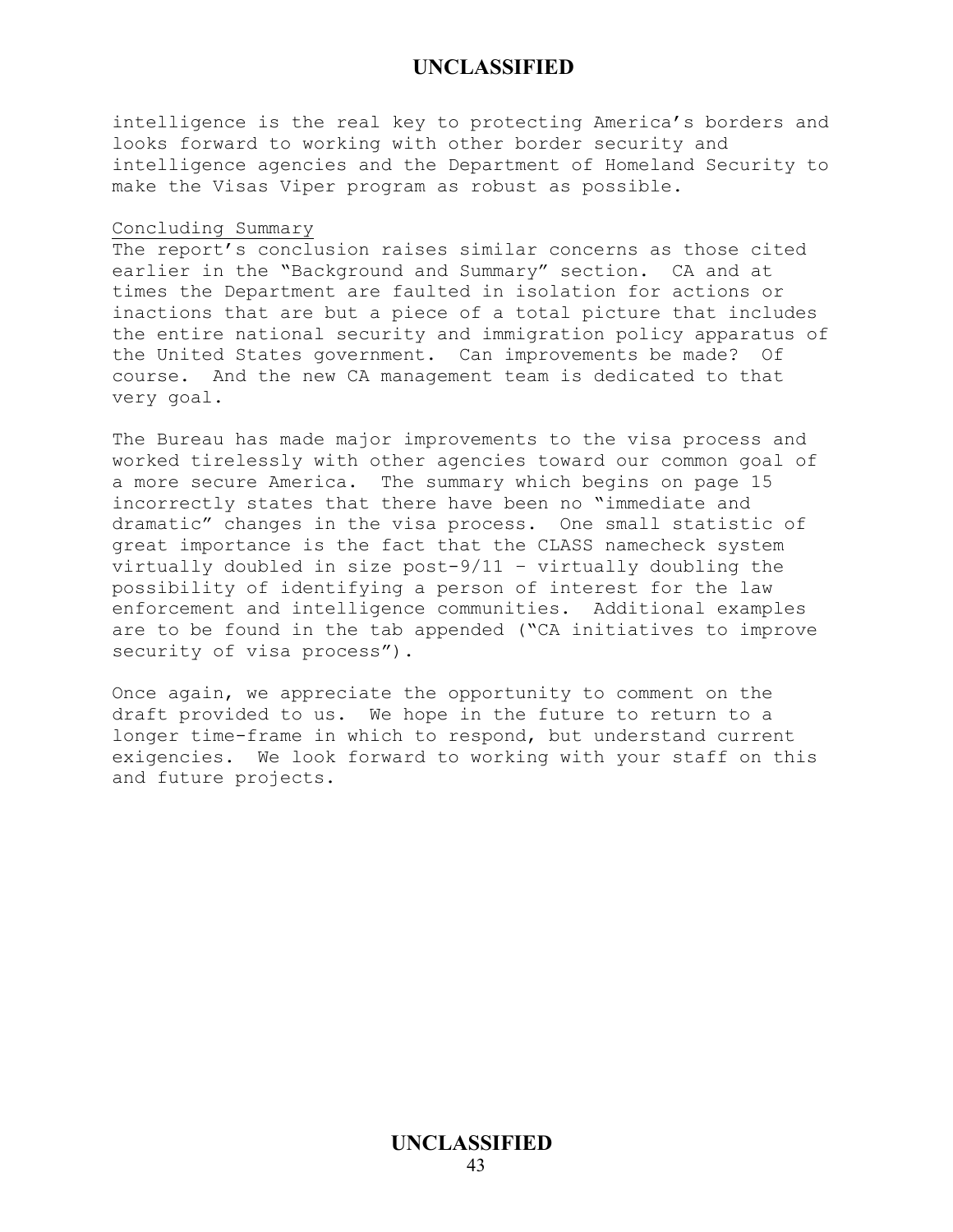December 11, 2002

MEMORANDUM

TO: OIG – Clark Kent Ervin

FROM: FSI – Katherine H. Peterson

SUBJECT: Draft Inspection Memorandum Report on Visa Issuance Policy and Procedures

Below, please find FSI's comments on recommendations 17 and 19 in the draft inspection memorandum report. If you have any questions, please contact Ms. Catherine J. Russell, Executive Director for Management at [-----(b)(6)---------]

> FSI Response to OIG Draft Inspection Memorandum Report on Visa Issuance Policy and Procedures

Recommendation 17: Language training should be adapted to serve better the needs of consular officers and should include interviewing techniques. (Action: M/FSI)

FSI concurs with the recommendation. Currently in most language curricula, there are specialized modules developed in coordination with posts and FSI's Consular Training Division. Language students assigned to consular positions are given the opportunity to work with consular modules in the latter stages of their scheduled training. The topics include interview practice on the topics of immigrant and nonimmigrant visas as well as arrests, deaths, welfareand-whereabouts of U.S. citizens, and telephone inquiries. There is also work with documents such as birth and marriage certificates, government forms, etc. FSI is currently updating consular tradecraft materials in Arabic in consultation with posts and CA, and plans to expand consular tradecraft training throughout the language school. These materials will increase the emphasis on interviewing skills.

Recommendation 19: The Department should fund the development of interview training materials designed to satisfy visa officers' needs and expand the basic consular course to include this additional training. (Action M/FSI)

FSI concurs with this recommendation. As noted by the OIG, the Consular Training Division has already augmented the training previously provided on interviewing in ConGen. In addition, we have developed a plan to use the expertise of an outside expert on interviewing, which is intended to give ConGen students additional, substantial help in identifying illegitimate travelers/ applicants. We hope to give our students the benefit of the knowledge of the best interviewing experts in the U.S.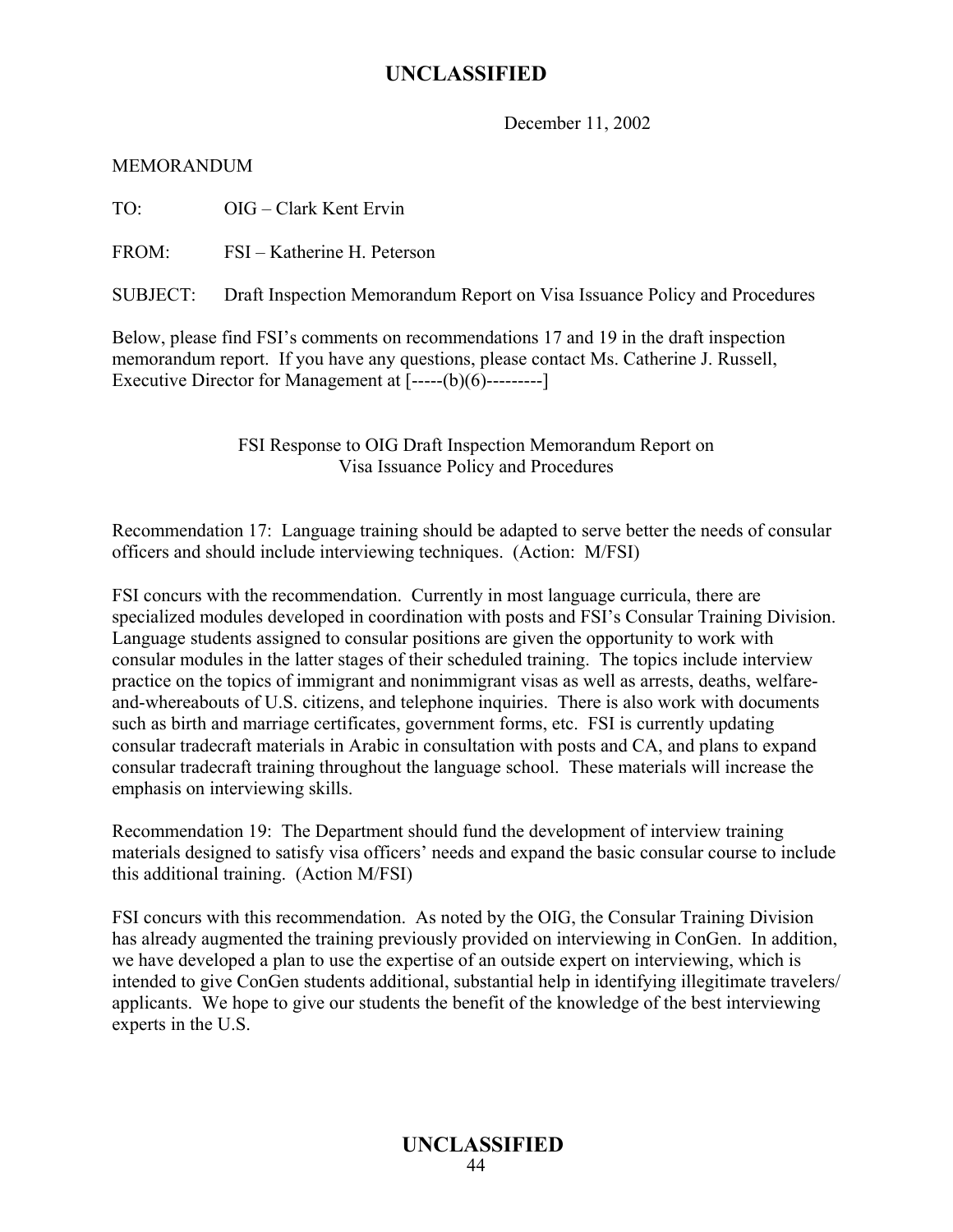### UNCLASSIFIED MEMORANDUM

To: OIG - Mr. Clark Kent Ervin From: INR - Christopher A. Kojm Subject: OIG Draft report on visa processing Reference: OIG Memo dated 12/4/2002

Thank you for the opportunity to comment on the OIG draft memorandum report titled "Visa Issuance Policy and Procedures."

Recommendation 5 of the draft report tasks INR, in conjunction with the Visa Office, to review clearance procedures instituted since 9/11 and "determine which clearance requirements are providing improved security." INR should be removed from this recommendation as a primary action office. INR does not have the ability to undertake such a review nor is the Bureau in a position to provide the judgments sought.

We understand that CA is currently engaged in such a review. INR, at the request of D/HS, in the past has acted to facilitate the drafting of Intelligence Community threat assessments with regard to specific country clearance requirements. We are fully prepared to continue this function as requested, as well as to perform other intelligence liaison functions as appropriate.

Please let me know if OIG proposes not to revise the draft recommendation as requested.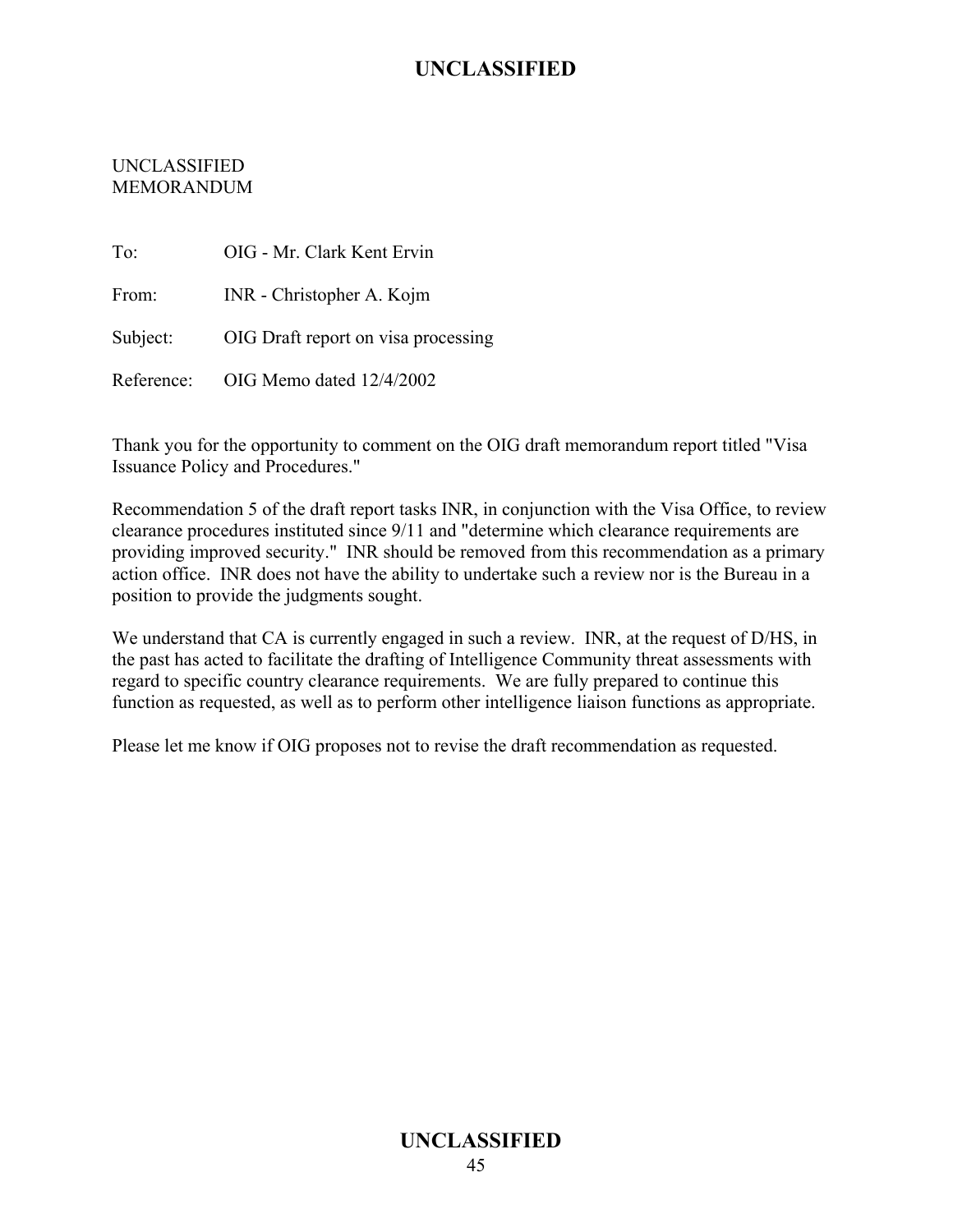OBO has indicated that it has no comments on the draft memorandum report at this time.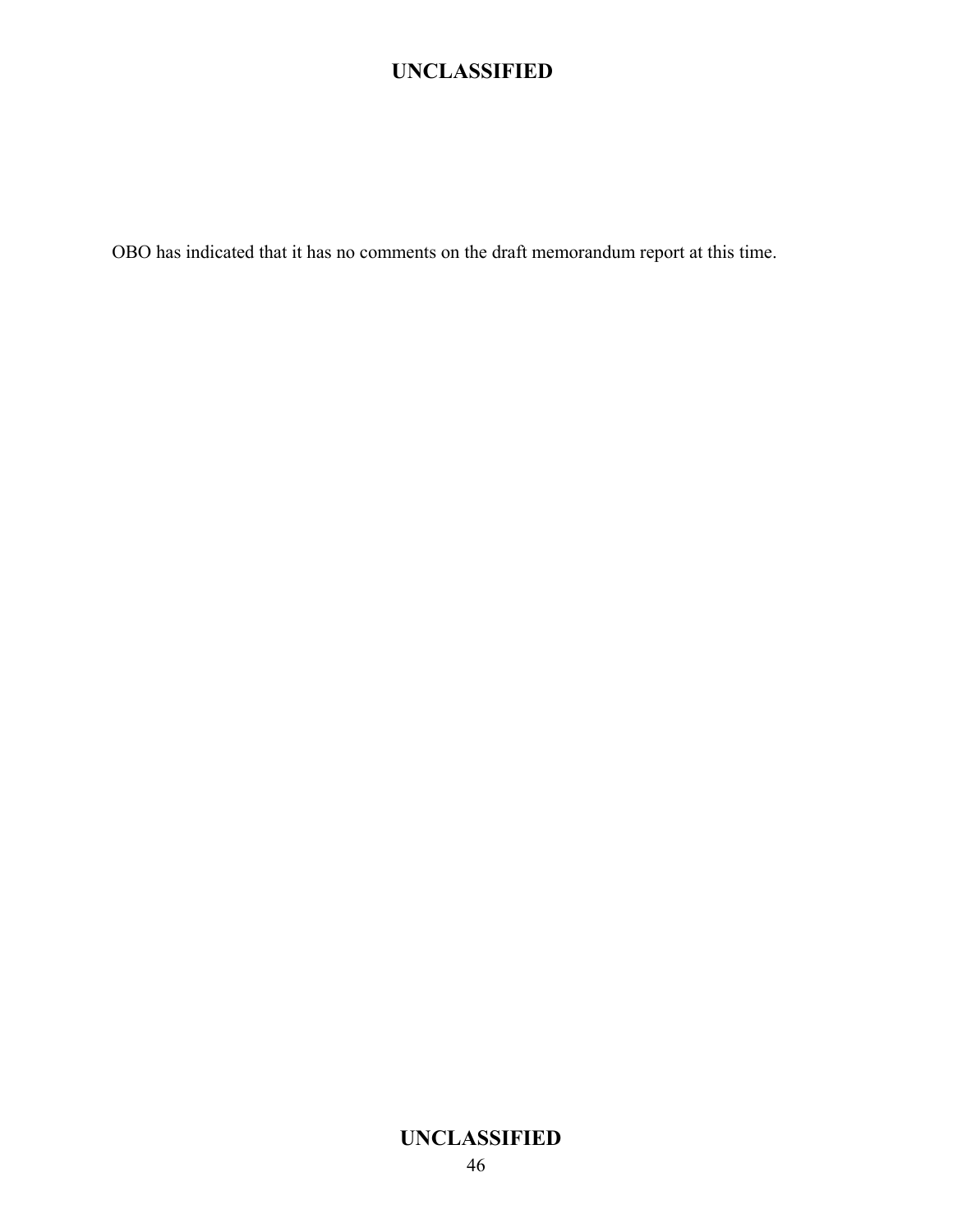#### MEMORANDUM

TO: IG - Clark Kent Ervin

FROM: M/DGHR - Ruth A. Davis

SUBJECT: Draft OIG Review of Visa Issuance Policy

We appreciate the opportunity to review the OIG's draft report and to offer preliminary comments. We recognize that this review was conducted in a short time frame and that additional study of these issues within the Department will continue. This report should add to the body of knowledge being created from completed and ongoing internal reviews and the recent GAO review. HR has participated in this process and continues to work with CA to ensure that consular staffing issues are addressed.

In general, we note that many of the recommendations are sweeping and would have serious resource and assignment implications. Therefore, we have not been able in this short timeframe to do a serious analysis of the issues.

However, we provide our initial comments on the specific recommendations below.

*Recommendation 10: The Department should discontinue most junior officer rotational assignments that include one year in a consular section, and instead assign each junior officer to two-year consular tours.* 

We will review the JORP program with this recommendation in mind. Such a review will be in the context of ensuring adequate training of junior officers and review of their responsibilities to ensure that in the new environment, they are prepared for the increasingly complex work of visa adjudication. We believe that the JORP program provides many career enhancing and morale building benefits that should not be discarded unless it is clear that those junior officers are less able to handle visa duties. No junior officer is single-handedly expected to adjudicate visa requests of such complexity that an additional twelve months of experience will make a material difference in their performance.

However, there may be other approaches that would respond to the concern. We believe that supervision is key - regardless of how long junior officers spend in the section - to ensuring that junior officers perform well. We recognize that increased responsibilities, combined with the mid-level staffing gap, have made for stressful, demanding jobs for mid-level consular supervisors. If we continue to receive the resources to support the Diplomatic Readiness Initiative, we would expect that workload would be eased by the increased staffing.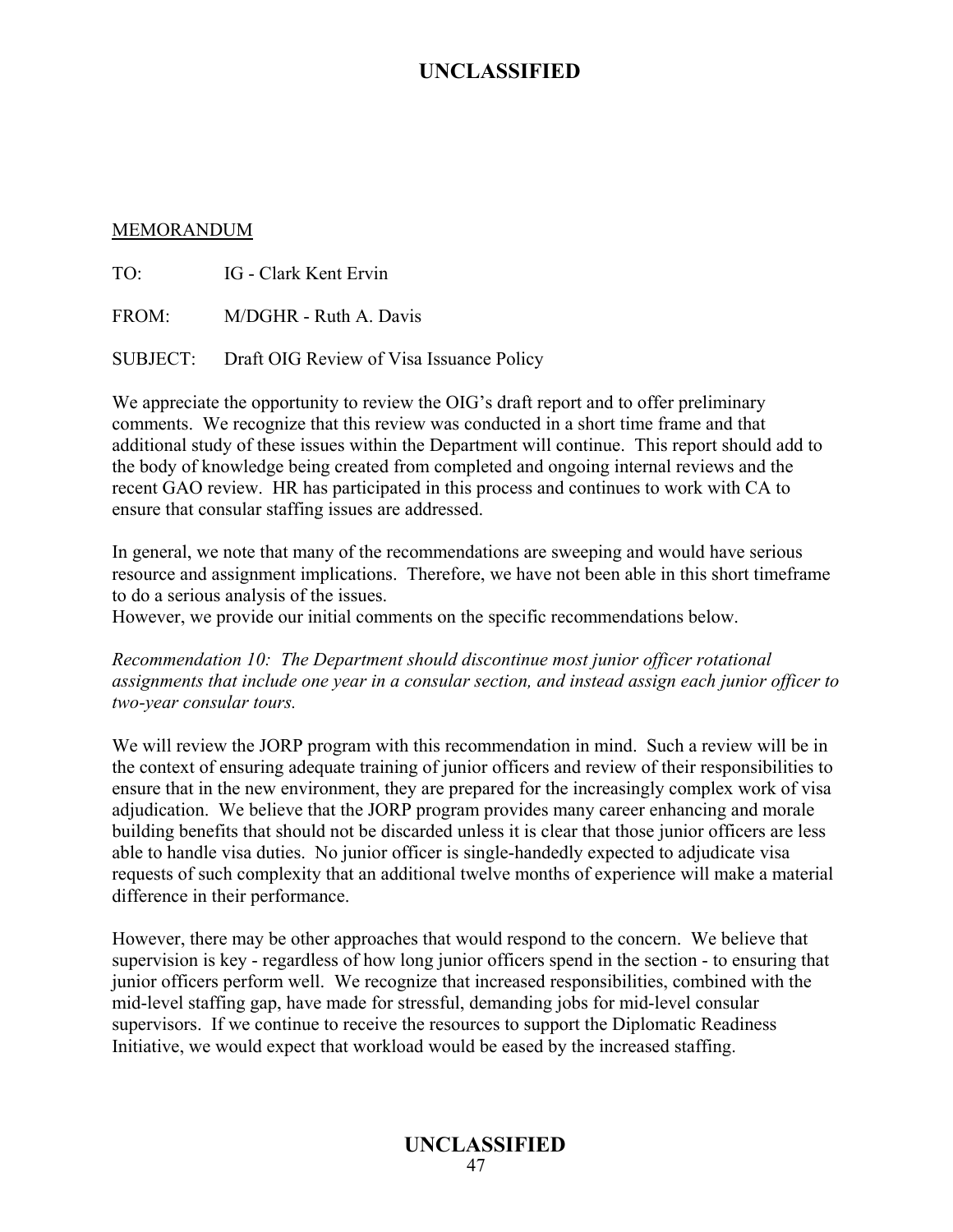*Recommendation 11: The Bureau of Human Resources should utilize all alternate staffing programs that are available, including hiring language-qualified employees on limited noncareer appointments, to adjudicate visa applications and staff consular sections.* 

We continue to believe that State Department junior officers who have passed a vigorous screening process prior to entry are our very best resource to adjudicate visa applications and staff consular sections. The most important characteristic is the integrity of the consular officer. That is why we recruit the best talent for the Foreign Service and seek those who are motivated by service, who are prepared for a career-long commitment, who can put consular work in a broader context, and who we can train in the additional specific skills required.

We are also focusing our recruiting more intently on candidates who may already possess critical language skills. For example, we recruit heavily at universities with strong language programs and among participants in the National Security Education Program.

While language is important, it is not the primary skill required, and it is one that can be taught. Our goal is to fully staff consular sections with the brightest officers, who have all the training and skills required for this critical responsibility.

*Recommendation 12: The Bureau of Human Resources, in conjunction with the Bureau of Consular Affairs, should review all consular positions to determine appropriate position classifications in light of new complexities in consular work, security concerns, and antiterrorism initiatives.* 

HR will be undertaking such a review.

*Recommendation 13: The Department should establish procedures to ensure that only officers who have completed at least one consular assignment should be assigned to a one-person consular section.* 

We agree that having first-tour officers staff one-person consular sections is not the optimal situation. However, highly experienced regional consular officers who provide guidance and training through regularly scheduled visits to posts support these officers.

Recognizing the additional threat since 9/11, we are closely monitoring assignments to these posts. As more experienced officers become available through DRI related intake, we will make every effort to assign experienced officers to one-person consular posts. Some positions will be upgraded to mid level as the mid-level officer ranks begin to grow.

*Recommendation 17: The Department should require language training for consular positions and all consular officers should be required to be able to communicate at least at the basic level (S-2/R-2).* 

We make it a priority for every officer assigned to a consular position abroad to have the language skills necessary to do the job. Every year we conduct a review of positions abroad to determine what the language designation of each position should be. The designation is made